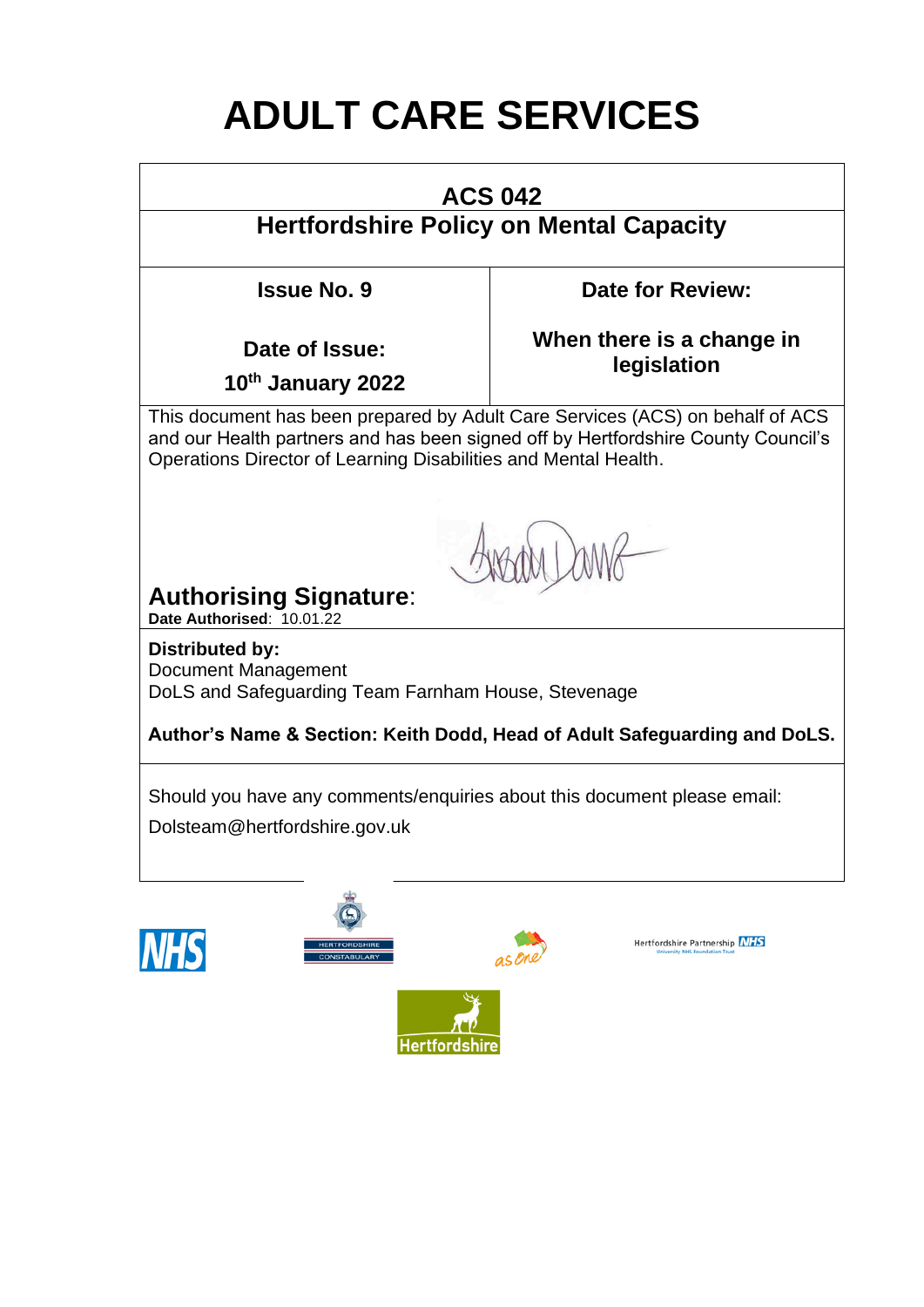# **Contents Page**

| <b>GLOSSARY</b>                                                         | $\mathbf{2}$            |
|-------------------------------------------------------------------------|-------------------------|
| <b>INTRODUCTION</b>                                                     | 3                       |
| <b>PURPOSE OF THIS POLICY</b>                                           | 3                       |
| <b>1. MENTAL CAPACITY</b>                                               | 3                       |
| 1.1 THE MCA SETS OUT 5 STATUTORY PRINCIPLES:                            | 3                       |
| 1.2 DEFINITION OF LACK OF CAPACITY                                      | 3                       |
| 1.3 WHEN TO ASSESS CAPACITY                                             | 4                       |
| 1.4 WHO SHOULD ASSESS CAPACITY                                          | 4                       |
| 1.5 FLUCTUATING CAPACITY                                                | 5                       |
| <b>2. BEST INTERESTS</b>                                                | 5                       |
| 3. RECORDING                                                            | 6                       |
| 4. WHO IS THE DECISION MAKER?                                           | 6                       |
| 5. WHAT DECISIONS CANNOT BE MADE ON BEHALF OF ANOTHER?                  | 7                       |
| 6. USE OF THE INDEPENDENT MENTAL CAPACITY ADVOCATE (IMCA)               | $\overline{\mathbf{z}}$ |
| 6.1 WHEN TO REFER                                                       | 7                       |
| <b>6.2 MOVES WITHIN HEALTH RESOURCES</b>                                | 8                       |
| 6.3 INVOLVEMENT OF AN IMCA IN ADULT SAFEGUARDING                        | 8                       |
| 6.4 INVOLVEMENT OF AN IMCA IN CARE REVIEWS                              | 8                       |
| 6.5 IMCAS AND INDEPENDENT ADVOCATES UNDER THE CARE ACT 2014             | 8                       |
| 6.6 DISAGREEMENT BY THE IMCA WITH THE DECISION MAKER                    | 9                       |
| 6.7 HOW TO CONTACT THE IMCA SERVICE IN HERTFORDSHIRE                    | 9                       |
| <b>7. ACCESS TO RECORDS</b>                                             | 9                       |
| 8. PROTECTION FOR STAFF PROVIDING CARE OR TREATMENT                     | 9/10                    |
| <b>9. CRIMINAL OFFENCES</b>                                             | 10                      |
| 10. DEPRIVATION OF LIBERTY SAFEGUARDS (DOLS)                            | 10                      |
| <b>11. LASTING POWERS OF ATTORNEY</b>                                   | 11                      |
| <b>12. CERTIFICATION OF THE LPA</b>                                     | 11                      |
| <b>13. ENDURING POWERS OF ATTORNEY</b>                                  | 11                      |
| <b>14. ROLE OF THE COURT OF PROTECTION AND COURT APPOINTED DEPUTIES</b> | 12                      |
| <b>14.1 COURT OF PROTECTION</b>                                         | 12                      |
| <b>14.2 COURT APPOINTED DEPUTIES</b>                                    | 12                      |
| <b>14.3 COURT OF PROTECTION VISITORS</b>                                | 12                      |
| <b>15. ADVANCE DECISION TO REFUSE TREATMENT</b>                         | 12                      |
| <b>16. CHILDREN AND YOUNG PEOPLE</b>                                    | 12                      |
| 17. RELATIONSHIP BETWEEN THE MCA AND THE MENTAL HEALTH ACT (MHA)        | 13                      |
| <b>18. SETTLING DISPUTES AND DISAGREEMENTS</b>                          | 13                      |
| <b>REFERENCES</b>                                                       | 14                      |
|                                                                         |                         |
|                                                                         |                         |

**[HERTFORDSHIRE MULTIAGENCY MENTAL CAPACITY ASSESSMENT FORM](#page-14-1) 15**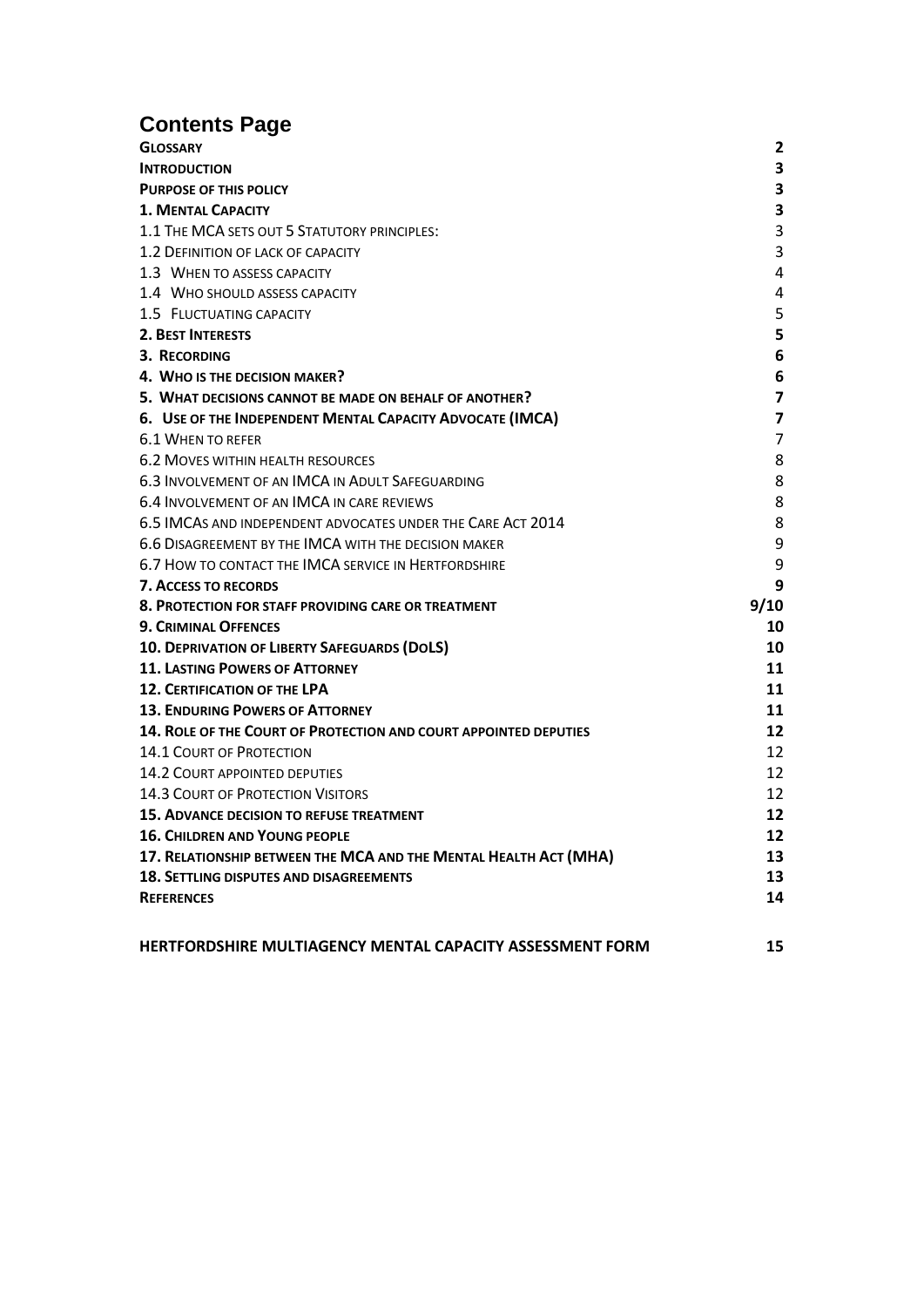# <span id="page-2-0"></span>**Glossary**

| <b>MCA</b>                                             | Mental Capacity Act 2005 (amended 2007)                                                                                                                                                                                                                                                                                                                                                                                                                                                                                                                     |  |  |
|--------------------------------------------------------|-------------------------------------------------------------------------------------------------------------------------------------------------------------------------------------------------------------------------------------------------------------------------------------------------------------------------------------------------------------------------------------------------------------------------------------------------------------------------------------------------------------------------------------------------------------|--|--|
| <b>IMCA</b>                                            | <b>Independent Mental Capacity Advocate</b>                                                                                                                                                                                                                                                                                                                                                                                                                                                                                                                 |  |  |
| <b>Decision Maker</b>                                  | A professional who consults with others to<br>decide what would be in the best interests of<br>the person who lacks capacity.                                                                                                                                                                                                                                                                                                                                                                                                                               |  |  |
| <b>Code of Practice</b>                                | Written to support the understanding and<br>application of the MCA                                                                                                                                                                                                                                                                                                                                                                                                                                                                                          |  |  |
| Where no one<br>appropriate is<br>available to consult | The term used when a person who lacks<br>capacity to make specific decisions has<br>nobody who is willing and able to represent<br>them or be consulted in the process of<br>working out their best interests.                                                                                                                                                                                                                                                                                                                                              |  |  |
| <b>Best Interests</b>                                  | Under the MCA, many different people may<br>be required to make decisions or act on<br>behalf of someone who lacks capacity to<br>make decisions for themselves. It is the<br>decision maker's responsibility to identify<br>what would be in the best interests of the<br>person who lacks capacity. The MCA does<br>not define the term "best interests", however,<br>section 4 of the MCA (supported by the Code<br>of Practice) sets down how to decide what is<br>in the best interests of a person who lacks<br>capacity in any particular situation. |  |  |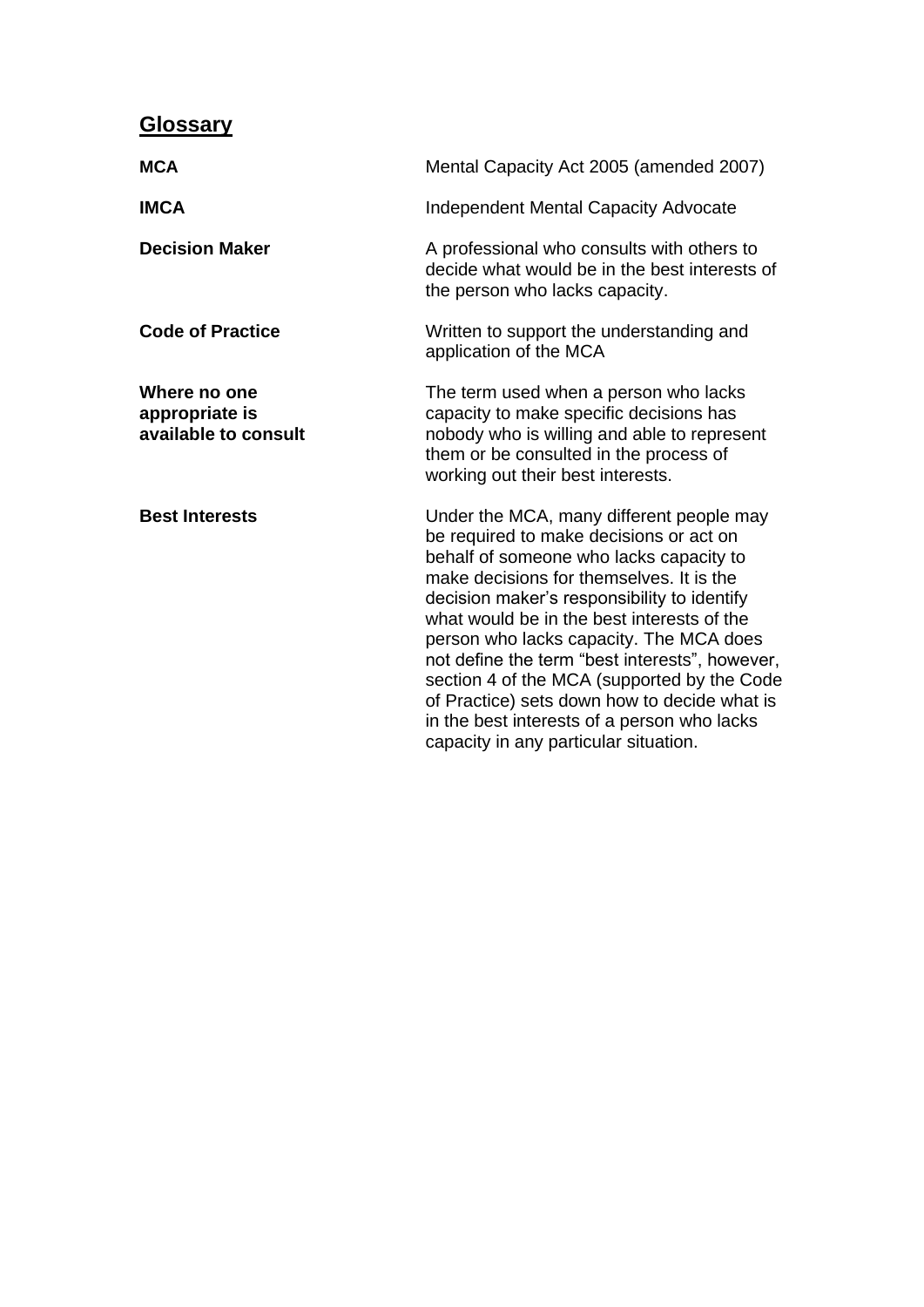### <span id="page-3-0"></span>**Introduction**

The Mental Capacity Act 2005 (MCA) came into force in 2007 and provides a legal framework for the care, treatment and support of people aged 16 years and over, in England and Wales, who are unable to make some or all decisions for themselves. Anyone supporting people who lack capacity must have regard to the Mental Capacity Act. The MCA is accompanied by a statutory Code of Practice which explains how the MCA will work on a day-to-day basis and provides guidance to all those working with, or caring for, people who lack capacity. As the Code has statutory force, all staff who are employed in health and social care are legally required to 'have regard' to the MCA Code of Practice.

This policy should be read in conjunction with the Mental Capacity Act Code of Practice which can be accessed via the following link: [https://www.gov.uk/government/publications/mental-capacity](https://www.gov.uk/government/publications/mental-capacity-act-code-of-practice)[act-code-of-practice](https://www.gov.uk/government/publications/mental-capacity-act-code-of-practice)

#### <span id="page-3-1"></span>**Purpose of this policy**

This policy sets out the responsibilities of all people in a caring role in respect of the Mental Capacity Act 2005 and the accompanying MCA Code of Practice.

This policy sets out the framework when assessing mental capacity and making best interest decisions. Detailed guidance should be sought from the [MCA Code of Practice](https://www.gov.uk/government/publications/mental-capacity-act-code-of-practice) .

### <span id="page-3-2"></span>**1. Mental Capacity**

#### <span id="page-3-3"></span>**1.1 The MCA sets out 5 Statutory principles:**

- A person must be assumed to have capacity unless it is established that he lacks capacity.
- A person is not to be treated as unable to make a decision unless all practicable steps to help him do so have been taken without success.
- A person is not to be treated as unable to make a decision merely because he makes an unwise decision.
- An act done or decision made, under this Act for or on behalf of a person who lacks capacity must be done, or made, in his best interests.
- Before the MCA is done, or the decision is made, regard must be had to whether the purpose for which it is needed can be effectively achieved in a way that is less restrictive of the person's rights and freedom of action.

The principles aim to protect people who lack capacity and also help them take part in decisions that affect them to the best of their ability.

#### **These principles must be considered and followed in every instance when working with someone who may lack capacity to make a decision or decisions for themselves.**

#### <span id="page-3-4"></span>**1.2 Definition of lack of capacity**

The MCA sets out three stages to test capacity:

- Stage 1 -There must be an impairment of, or disturbance in the functioning of, the mind or brain.
- Stage 2 There must be an inability to make the decision in question as a result of the impairment of, or disturbance in the functioning of, the mind or brain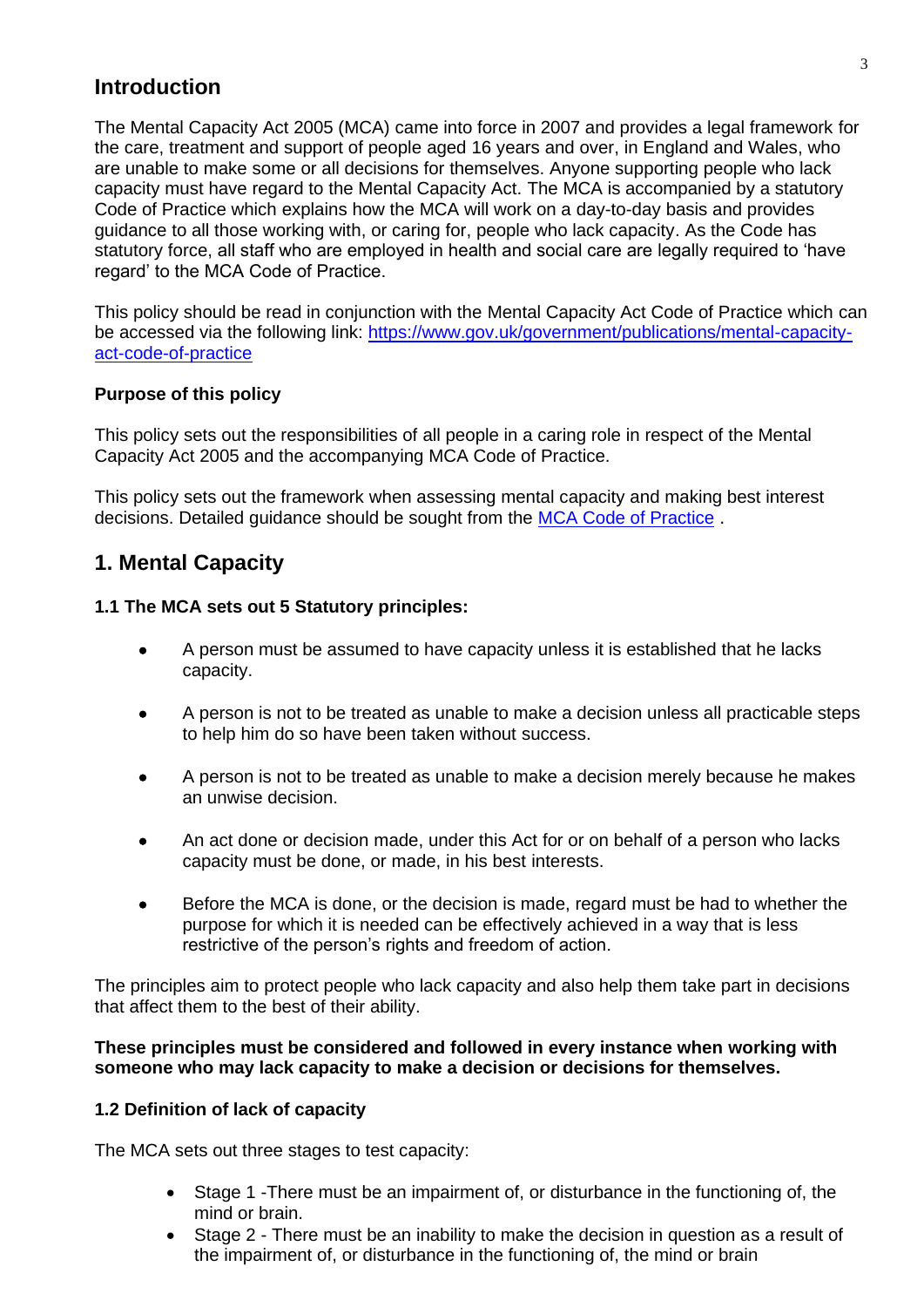• Stage 3 – Following on from Stage 2, the assessment must evidence that: there is a causal link between the disturbance or impairment of the person's mind or brain and the person's inability to make the decision(s) in question.

"For the purpose of the Act, a person lacks capacity in relation to a matter if at the material time he is unable to make a decision for himself in relation to the matter because of an impairment of, or a disturbance in the functioning of, the mind or brain" (s.2 MCA).

#### Stage 1 – Diagnostic test

Evidence that a person has an impairment of the mind or brain or functioning that affects the way the mind or brain works. Examples include learning disability, dementia, delirium, brain injury etc. Please note that capacity is time specific and decision specific.

- It does not matter whether the impairment or disturbance is permanent or temporary.
- A lack of capacity cannot be established merely by reference to:
	- **-** a person's age or appearance, or
	- **-** condition, or
	- **-** an aspect of their behaviour, which might lead others to make unjustified assumptions about the person's capacity."

Stage 2 – Functional test

A person is unable to make a decision for themselves if they are unable:

- **1.** To understand the information relevant to the decision
- **2.** To retain that information
- **3.** To use or weigh that information as part of the process of making a decision or
- **4.** To communicate their decision (whether by talking, using sign language or any other means)

A person is deemed to lack capacity if they are unable to meet one or more of these 4 steps.

#### <span id="page-4-0"></span>**1.3 When to assess capacity**

There should always be the assumption that a person has capacity to make the decision in question and assessors should take all practical steps to enable to person to make a decision. Decision makers must ensure that they allow, encourage and support people to make decisions for themselves wherever possible. However, if there is evidence to suggest that a person may lack capacity then an assessment of capacity should be carried out and enough information gathered to evidence and justify its outcome. The MCA makes it clear that any judgement about a person's ability to make decisions must be on a decision-by-decision basis and be time specific.

#### <span id="page-4-1"></span>**1.4 Who should assess capacity**

The person who assesses an individual's capacity to make a decision (and a best interest decision where this is required) will usually be the person proposing the decision to be made. This means that different people will be involved in assessing someone's capacity to make different decisions at different times.

For example: If the decision was in relation to health treatment then the appropriate person to assess capacity would be the health professional responsible for the treatment such as a nurse, dentist or doctor. For more complex decisions, it is likely that more formal assessments of capacity may be required to be completed.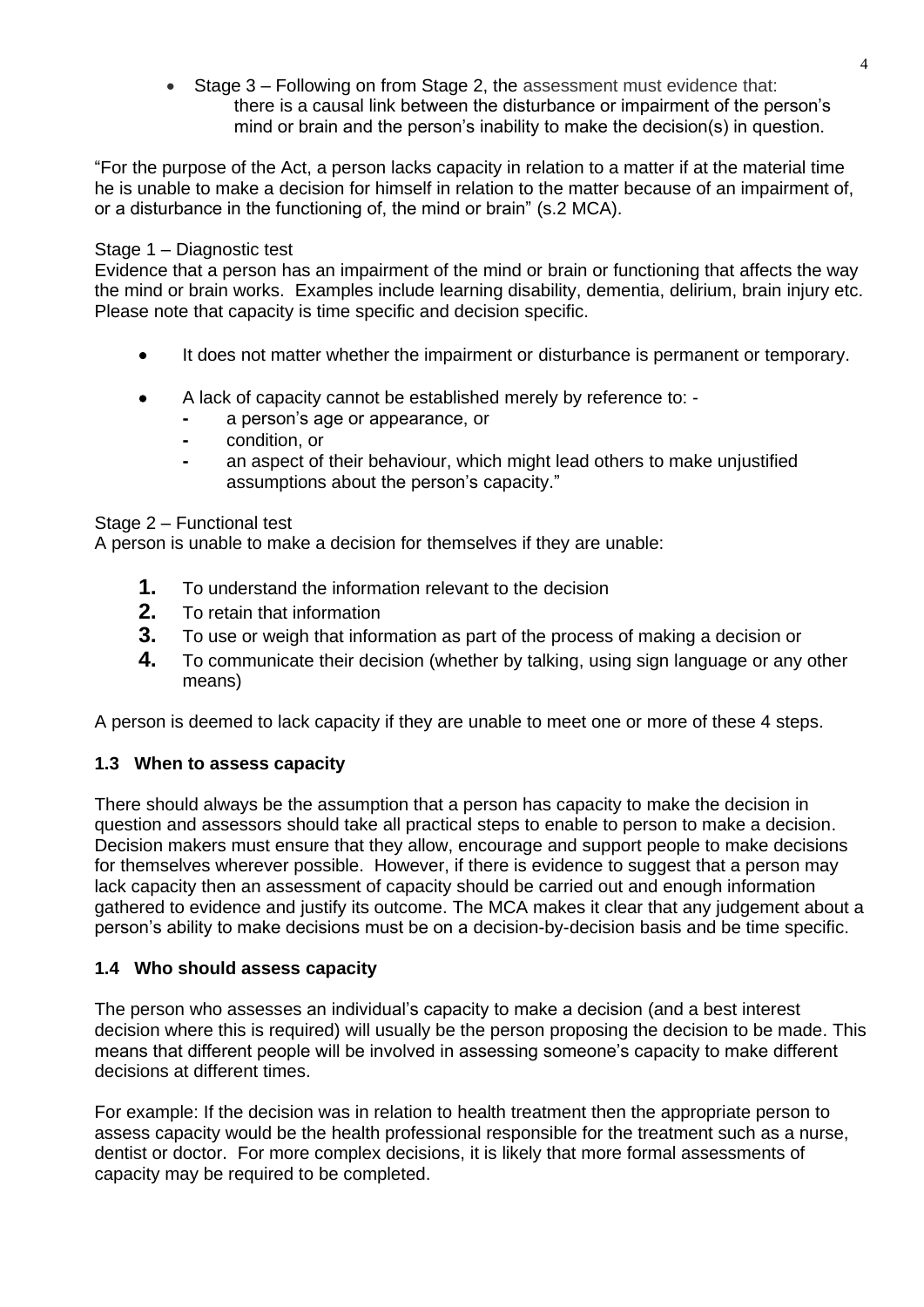#### <span id="page-5-0"></span>**1.5 Fluctuating capacity**

Some people may at times be able to make their own decisions but have a mental health problem or other condition which affects their decision-making ability at other times.

Where there is fluctuating or temporary loss of capacity, an assessment of capacity has to be made at the time the decision has to be made. If it is possible, the decision should be delayed until the person has recovered and regained their capacity to make that specific decision. In emergency medical situations urgent decisions will have to be made and immediate action taken in the person's best interest. e.g., Heart attack, head injury etc. However, even in emergency situations, the person caring should try to communicate with the person and keep them informed of what is happening.

If an individual has been assessed as not having capacity to make a specific decision, this must be reviewed whenever new decisions need to be made or if there is a likelihood that the person may have regained capacity.

### <span id="page-5-1"></span>**2. Best Interests**

The term 'best interests' is not defined by the MCA however one of the key principles underpinning the MCA states that if a person has been assessed as lacking capacity, then any action taken or decisions made for, or on behalf of, that person must be made in his or her best interests. This principle is relevant for all aspects of any decision that is to be made on behalf of a person who lacks capacity to make that decision for themselves whilst also applying to anyone making a decision on that person's behalf. The exception to this rule is when a person (having previously had capacity) has made an advance decision to refuse medical treatment.

Chapter 5 of the Mental Capacity Act Code of Practice provides a checklist that should be followed when determining what is in an individual's best interests. [https://www.gov.uk/government/uploads/system/uploads/attachment\\_data/file/497253/Mental](https://www.gov.uk/government/uploads/system/uploads/attachment_data/file/497253/Mental-capacity-act-code-of-practice.pdf)[capacity-act-code-of-practice.pdf](https://www.gov.uk/government/uploads/system/uploads/attachment_data/file/497253/Mental-capacity-act-code-of-practice.pdf)

#### **It is important that the person making the decision should not make assumptions based on:**

- their age
- their appearance
- assumptions about their condition
- any aspect of their behaviour

#### **The assessor must:**

- Consider whether it is likely that the person will at some time have capacity in relation to the matter in question, **and** if it appears likely that he will, when that is likely to be.
- So far as reasonably practicable, permit and encourage the person to participate, or to improve his ability to participate, as fully as possible in any act done for him and any decision affecting him.
- Where the determination relates to life-sustaining treatment, in considering whether the treatment is in the best interests of the person concerned, the decision maker must not be motivated by a desire to bring about his death.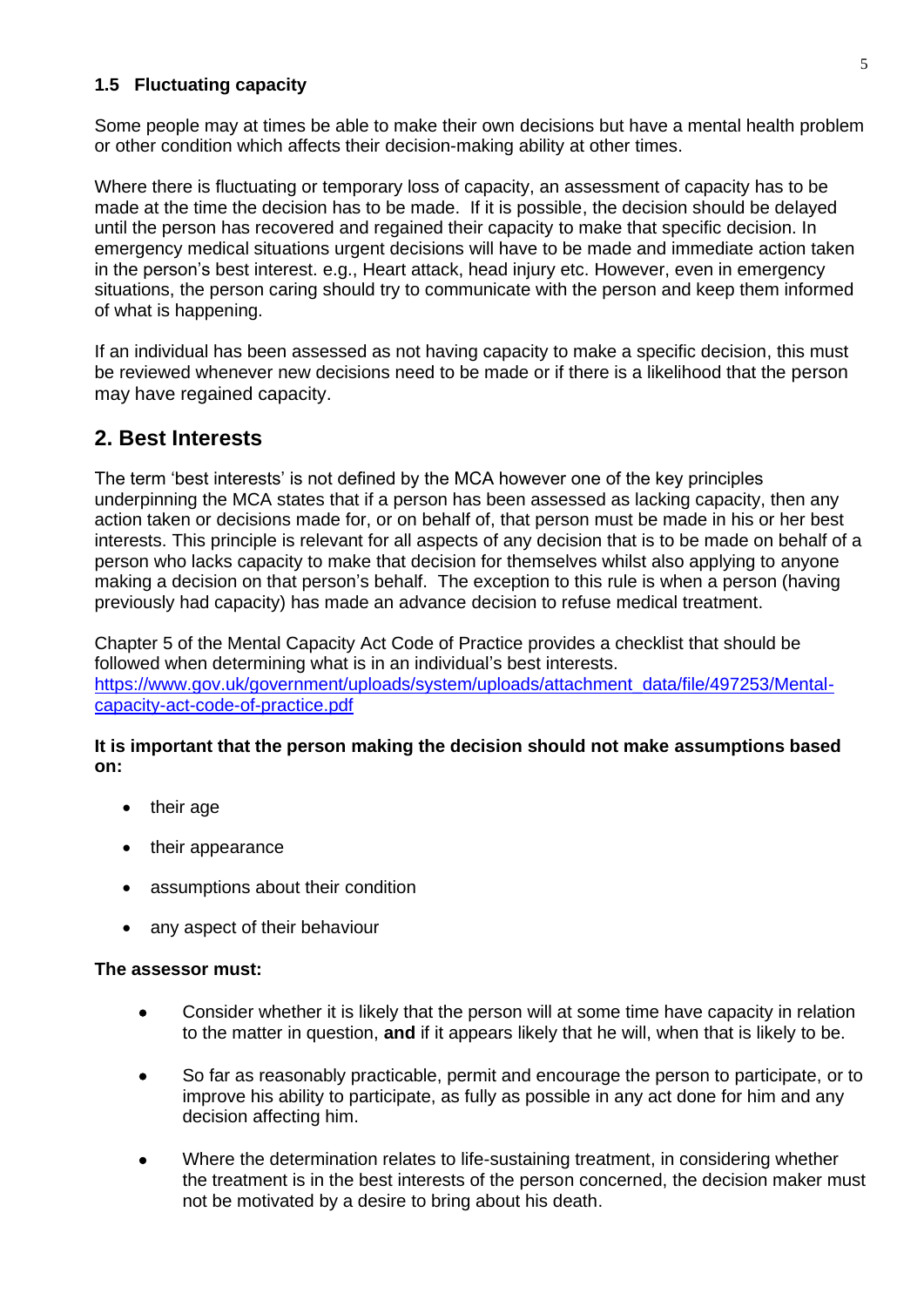• Consider when they are unable to assess at this stage and consider delaying if appropriate e.g., Semi-Conscious.

#### **The assessor must consider, so far as is reasonably ascertainable:**

- The person's past and present wishes and feelings (and in particular, any relevant written statement made by him when he had capacity), e.g., Smoking. If a decision is contrary to the persons wishes, the assessor must be able to justify why this is the case.
- The beliefs and values that would be likely to influence his decision if he had capacity, e.g., vegetarianism, religious beliefs
- Any other factors that he would be likely to consider if he were able to do so, e.g., Personal style, beauty regime, cross dressing.

#### **The assessor must take into account, if it is practicable and appropriate to consult them as to what would be in the person's best interests, the views of:**

- anyone named by the person as someone to be consulted on the matter in question or on matters of that kind,
- anyone engaged in caring for the person or interested in his welfare,
- any IMCA appointed for the person
- any donee of a Lasting Power of Attorney granted by the person, and
- any deputy appointed for the person by the court.

# <span id="page-6-0"></span>**3. Recording**

When assessing a person's capacity, you are required to evidence how you have reached the decision that the person does or does not have capacity for the decision to be made. The assessor **must** demonstrate that they have applied the principles of the Mental Capacity Act and followed the Code of Practice when carrying out their assessment. The combined Hertfordshire Assessment of Capacity Form (HCSf765a) is designed to take you through the requirements of the Mental Capacity Act. Please refer to Appendix one (Mental Capacity Assessment) and Appendix two (Best Interests Decision).

In some situations, it may be helpful to obtain a second opinion from another professional who has not been involved in the service user's care.

If the person is found to lack capacity, then a best interest's decision should then be carried out.

You are required to evidence the process followed in making a best interest's decision. This must be recorded. A combined Capacity and Best Interests decisions form can be used for this. See form below.

#### <span id="page-6-1"></span>**4. Who is the decision maker?**

The person who has to make the decision on behalf of the person lacking capacity is known as the decision maker. This will normally be the person responsible for the day-to-day care. Where a decision needs to be made about treatment this could be the doctor or nurse.,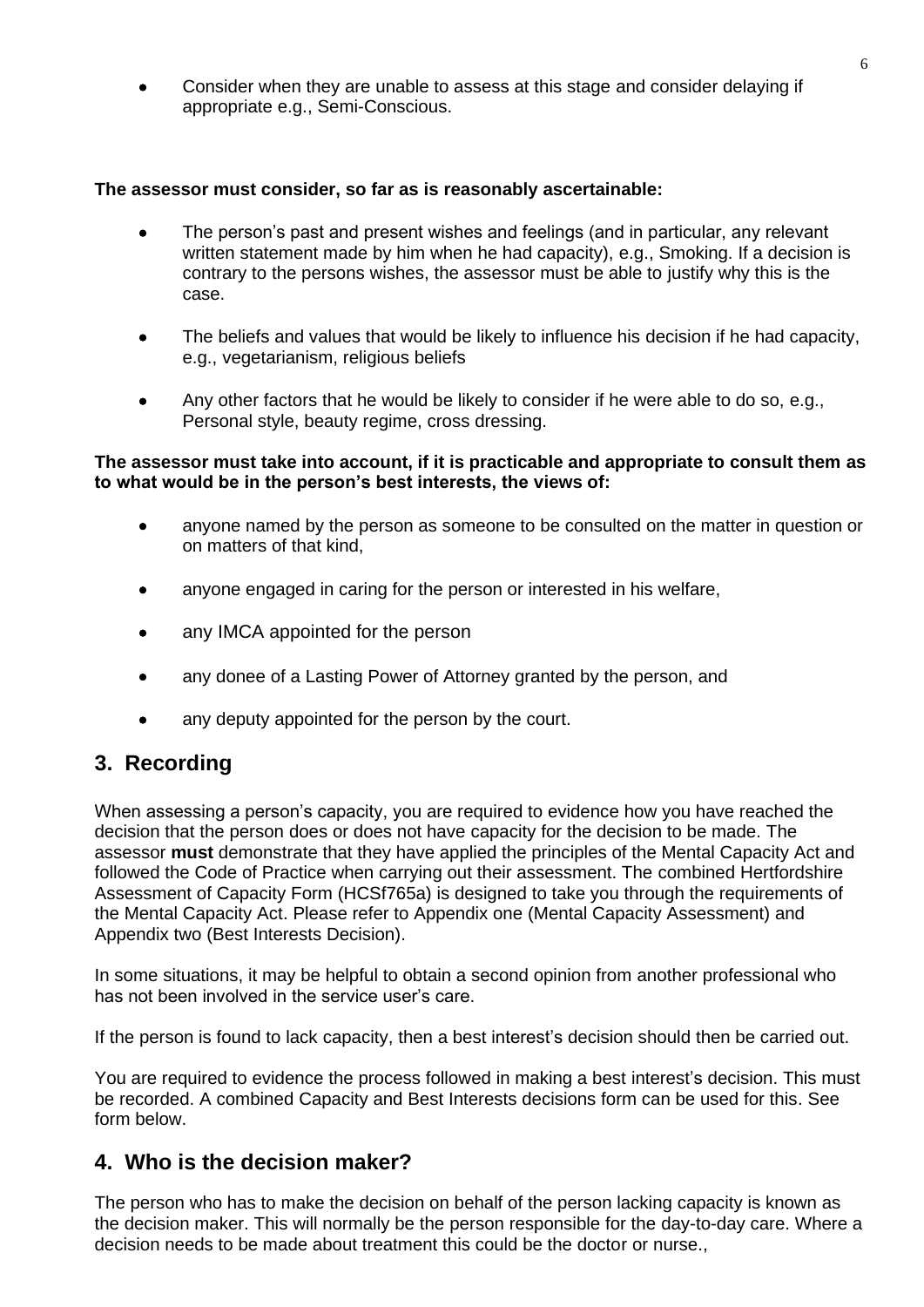# <span id="page-7-0"></span>**5. What decisions cannot be made on behalf of another?**

The following decisions cannot be made by the decision maker:

- consenting to marriage or civil partnership.
- consenting to sexual relations.
- consenting to divorce or dissolution of civil partnerships on 2 years separation.
- consenting to a placement of a child for adoption by an adoption agency.
- consenting to the making of an adoption order.
- the discharge of parental responsibilities not relating to a child's property.
- consenting to anything under the Human Fertilisation and Embryology Act.
- voting in any election or referendum.

# <span id="page-7-1"></span>**6. Use of the Independent Mental Capacity Advocate (IMCA)**

When a person lacks capacity and has nobody else who is appropriate and able to represent them or be consulted in the process of working out their best interests, an IMCA is appointed to provide this support in certain circumstances, for example, in situations relating to urgent medical treatment, moving home and safeguarding.

An IMCA also provides independent safeguards for people who lack capacity. The IMCA makes representations about the person's wishes, feelings, beliefs and values, at the same time as bringing to the attention of the decision-maker all factors that are relevant to the decision. The IMCA can challenge the decision-maker on behalf of the person lacking capacity, if necessary.

The key functions of the IMCA are:

- representing and supporting the person who lacks capacity to participate as fully as possible in any relevant decision
- obtaining and evaluating information
- as far as possible, ascertaining the person's wishes and feelings, and beliefs and values that would be likely to influence the person if they had capacity
- ascertaining what alternative courses of action are available for the person
- obtaining a further medical opinion where treatment is proposed and the IMCA considers one should be obtained
- in certain circumstances, can challenge or provide assistance to challenge any relevant decision

#### <span id="page-7-2"></span>**6.1 When to refer**

Under the MCA, a decision maker has a legal duty to instruct and consult an IMCA before making the decision (except in an emergency), in the following circumstances:

- the decision is about providing, withholding, or stopping serious medical treatment
- an NHS body or Local Authority is proposing to arrange accommodation for someone in hospital for longer than 28 days
- an NHS body or Local Authority is proposing to arrange accommodation for someone in a care home for longer than 8 weeks

**AND** the person without capacity **has nobody else who is willing and appropriate** to represent them or be consulted in the process of working out their best interests.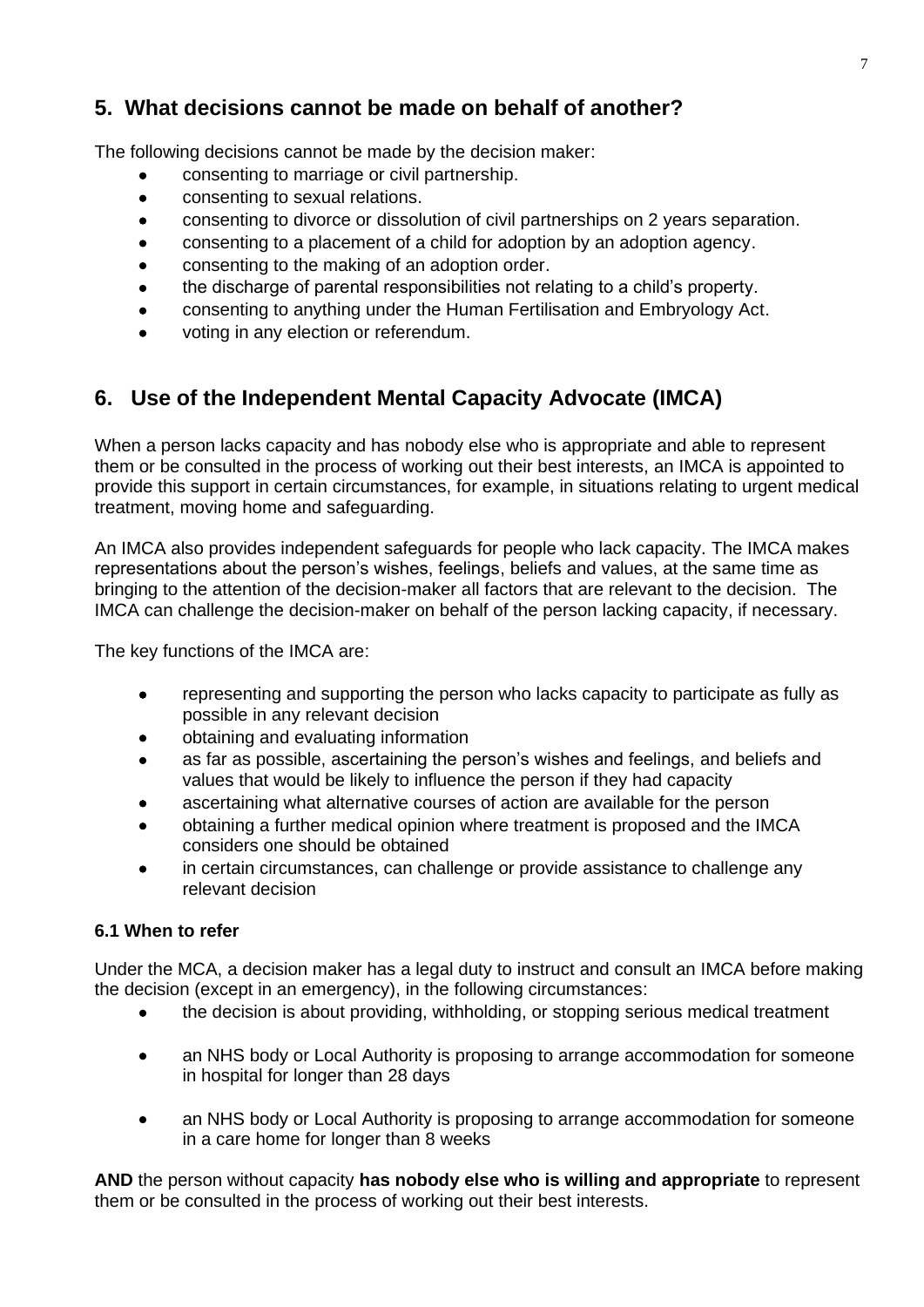For these decisions all local authorities and all health bodies **must** refer to an IMCA for anyone who lacks capacity and qualifies for the IMCA service.

#### <span id="page-8-0"></span>**6.2 Moves within health resources**

Where a person moves to another bed within a health resource as part of their current episode of care, there will not need to be a referral to an IMCA regarding this move.

If the person moves to another health resource for rehabilitation and it is planned that this episode of care will exceed 28 days (8 weeks in a care home) an IMCA must be instructed.

#### <span id="page-8-1"></span>**6.3 Involvement of an IMCA in Adult Safeguarding**

The MCA provides Local Authorities and NHS bodies with powers to instruct an IMCA where protective measures are being put in place in relation to the protection of adults at risk from abuse, even if there are friends or family involved, if it is satisfied that it would be of benefit to the person to do so.

Although there is discretion to appoint an IMCA in these cases, there is a duty on every occasion to consider whether or not such an appointment is necessary.

All safeguarding strategy meetings should consider if a referral should be made to an IMCA. Further Guidance is available in the [Safeguarding Adults at Risk Policy](https://beta.hertfordshire.gov.uk/services/adult-social-services/report-a-concern-about-an-adult/hertfordshire-safeguarding-adults-board/safeguarding-adults-from-abuse-–-information-for-professionals.aspx)

The regulations apply equally to:

- An adult at risk who has been abused,
- An adult at risk who is the alleged abuser.

#### <span id="page-8-2"></span>**6.4 Involvement of an IMCA in care reviews**

Local authorities and NHS bodies have the power to instruct an IMCA in care reviews if:

- the Local Authority or NHS body has arranged the accommodation.
- the person whose accommodation is being reviewed lacks capacity; **and,**
- there is no other appropriate person willing and able to be consulted.

In these circumstances in Hertfordshire you may instruct an IMCA to represent the person concerned if it would be of benefit to the person to do so and if there is one or more of the following factors:

- an IMCA was involved in the initial placement.
- an IMCA would have been involved but this was an emergency placement.
- the person has lost capacity since being placed in accommodation.
- there is disagreement between agencies and/or care provider on how best the person's needs can be met in the future.

The decision about whether or not to involve an IMCA and the reasons must be clearly recorded on the Hertfordshire Mental Capacity Assessment form.

#### <span id="page-8-3"></span>**6.5 IMCAs and independent advocates under the Care Act 2014**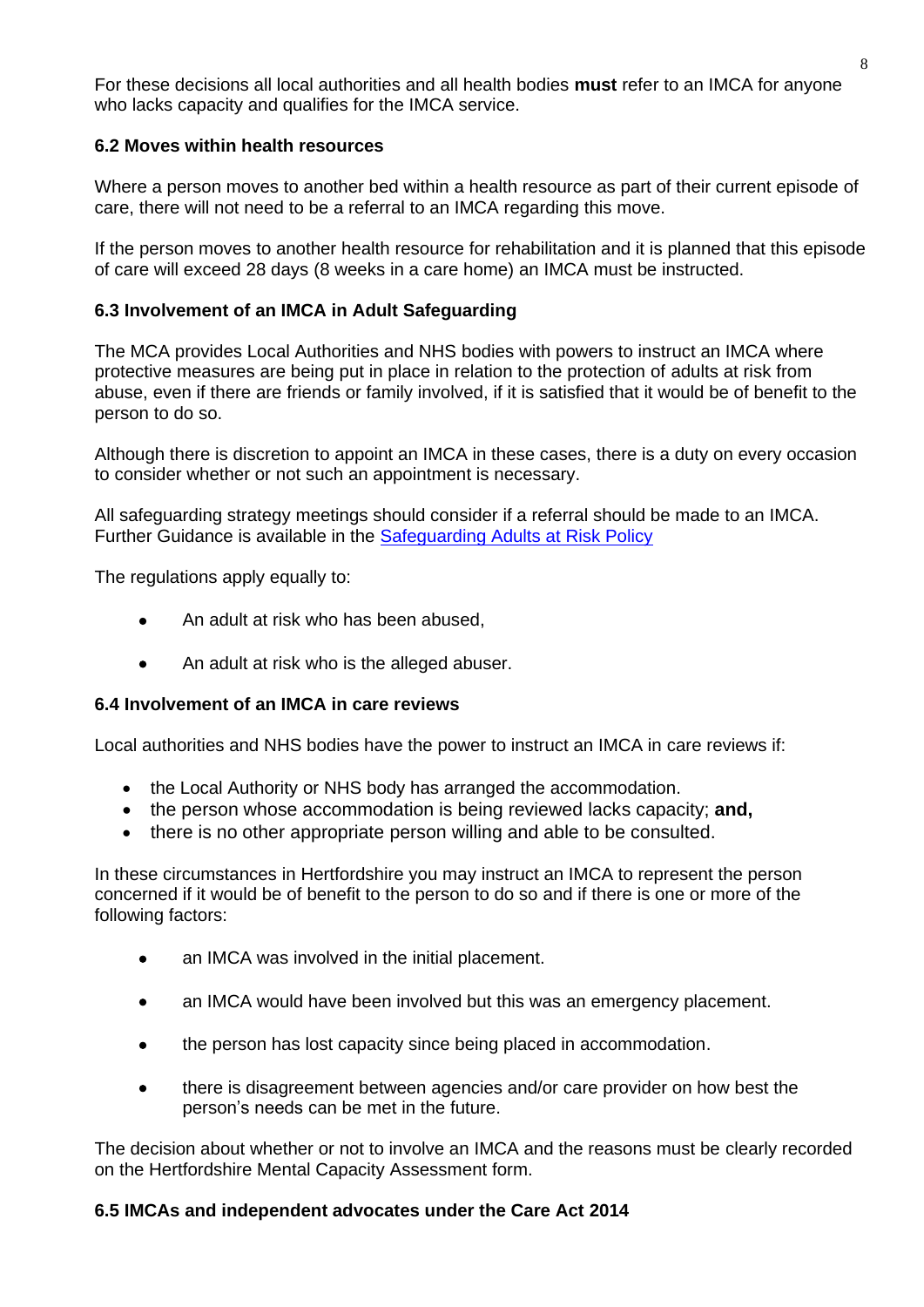The power to instruct an IMCA under the MCA is separate to the duty placed on local authorities by the Care Act 2014 to provide an independent advocate to represent and support an adult who is the subject of a safeguarding enquiry or Safeguarding Adult Review where the adult has 'substantial difficulty' in being involved in contributing to the process, and where there is no other appropriate adult to assist.

The local authority must meet its duties in relation to working with an IMCA provided under the MCA as well as those in relation to an advocate under the Care Act, although it is not required to provide two separate representatives for each role.

It may be the case that a person is entitled to an advocate under the Care Act and then, as the process continues, it is identified that there is a duty to provide an IMCA under the MCA. In these cases, the Care Act says that it is preferable that the advocate who is appointed in the first instance is qualified to act under the Mental Capacity Act (as an IMCA) and the Care Act, and that the commissioning arrangements enable this to occur.

#### <span id="page-9-0"></span>**6.6 Disagreement by the IMCA with the decision maker**

An IMCA has the same rights to challenge a decision as anyone else involved in caring for or interested in the welfare of, the service user.

If a disagreement occurs, in the first instance, the IMCA should discuss with the decision maker the areas they disagree about and try to seek resolution. There should be involvement of the decision maker's line manager and the IMCA's line manager to try and determine a way forward. If however following these discussions it is not possible to reach a mutually agreeable position then local procedures for settling disputes should be followed.

#### <span id="page-9-1"></span>**6.7 How to contact the IMCA service in Hertfordshire**

The IMCA service for Hertfordshire is provided by Herts Help Advocacy (previously Pohwer). If you wish to make a referral or require further information, they can be reached on Tel 0300 1234 044. More information on the IMCA service and making a referral can be found at [www.pohwer.net](http://www.pohwer.net/)

# <span id="page-9-2"></span>**7. Access to records**

Information on the person who lacks capacity is confidential. It is regulated by the Data Protection Act 1998, the common law duty of confidentiality, the Human Rights Act 1998 and the European Convention on Human Rights, Article 8. Detailed guidance on confidentiality and disclosure can be found in Chapters 4 and 16 of the Code of Practice. Before any records can be provided to a third party, the person will have to give permission for their records to be shared with other professionals. If it is deemed that the person lacks capacity, then a best interest's decision about sharing their information will need to be made.

The Mental Capacity Act gives the IMCA the right to examine and take copies of any records that the person holding the record thinks are relevant. This is likely to include clinical records, care plans, social care assessment documentation or care home records. Only as much information as necessary should be provided.

### <span id="page-9-3"></span>**8. Protection for staff providing care or treatment**

The MCA provides legal protection from liability for carrying out actions in connection with the care and treatment of people who lack capacity to consent, provided that before taking the action you take reasonable steps to establish: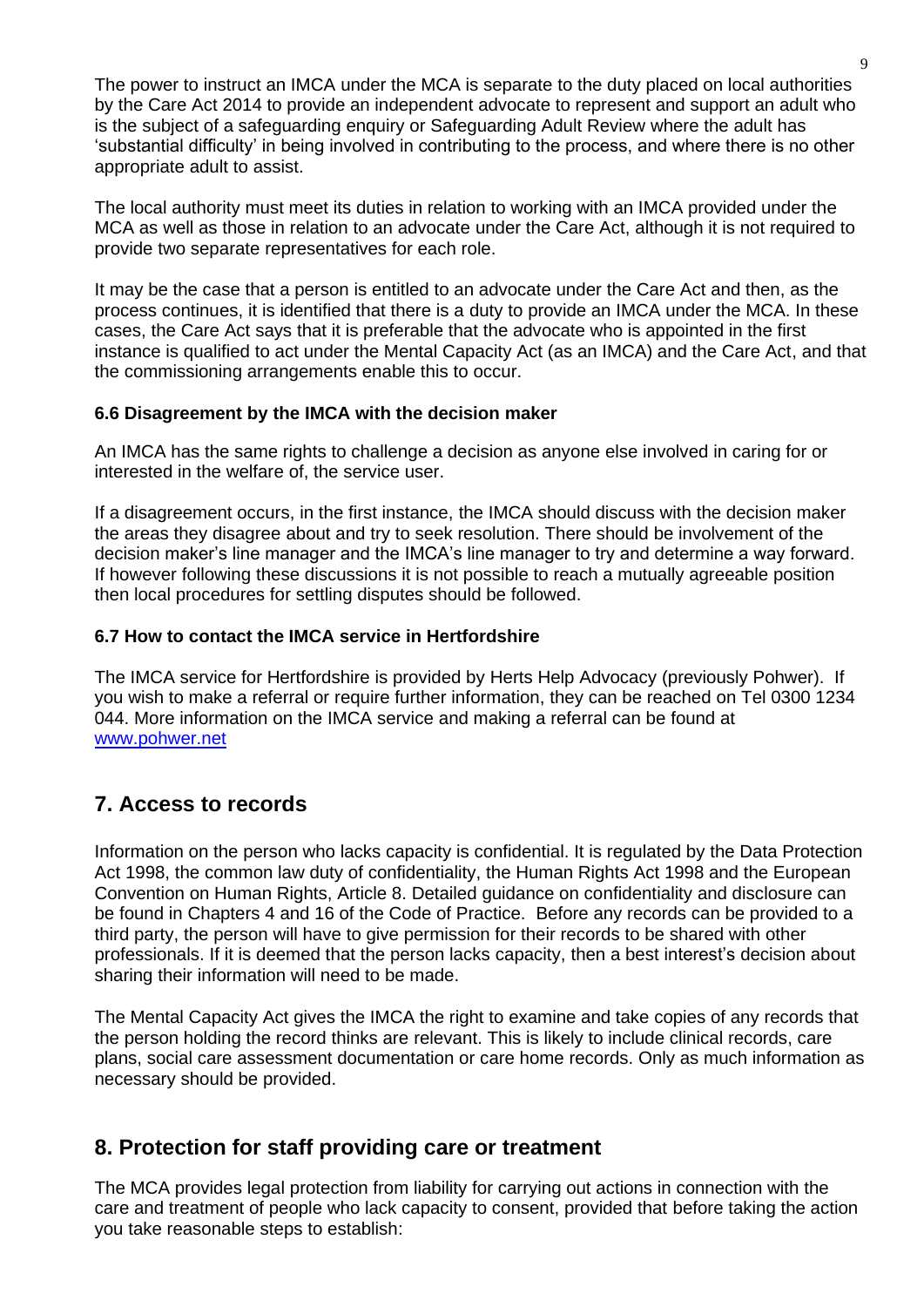- 1. whether the person lacks capacity to the matter in question
- 2. when carrying out the act you reasonably believe the person lacks capacity
- 3. that it would be in their best interests for the act to be done and,
- 4. there is no advance decision prohibiting the act from occurring.

As a result, this means that if a person's capacity and best interests have not been assessed, no legal protection will be available. It is therefore imperative that all acts of decision making are clearly recorded to evidence that the decisions have been correctly reached if the decision was ever challenged.

This legal protection does not extend to restrictions that cumulatively amount to a deprivation of a person's liberty.

# <span id="page-10-0"></span>**9. Criminal Offences**

The Mental Capacity Act introduced the criminal offences of ill-treating or wilfully neglecting a person who lacks capacity to make relevant decisions. The offences may apply to:

- anyone caring for a person who lacks capacity this includes family carers, health care and social care staff in hospital or care homes and those providing care in a person's home.
- an attorney appointed under a Lasting Power of Attorney or an Enduring Power of Attorney, or
- a deputy appointed for the person by the court.

# **10. Deprivation of Liberty Safeguards (DoLS)**

The MCA 2005 was amended in 2009 to include provisions regarding Deprivation of Liberty Safeguards to prevent breaches of the European Convention on Human Rights (ECHR). They provide legal protection through a system of assessments and authorisations for people that are or may become deprived of their liberty, within the meaning of Article 5 of the ECHR. The safeguards apply to anyone accommodated in a hospital or care home who has an impairment of the functioning of the mind or brain and is considered to lack the capacity to consent to the arrangements for their accommodation and care and treatment.

In March 2014 following a high court ruling P v Cheshire West & Chester Council; P & Q v Surrey County Council an "Acid Test" was laid down to determine whether a person is deprived of their liberty: -

- Lacks capacity and
- The person is under continuous supervision and control and
- Not free to leave the care home or hospital.

The safeguards are to ensure that the best interests of the person are considered, and that no deprivation of a person's liberty can be authorised except in accordance with the law, the safeguards state that in these circumstances the arrangements must be: -

- in the person's best interests
- necessary to protect them from harm
- a proportionate response to the likelihood and seriousness of the harm
- the least restrictive available option for the person.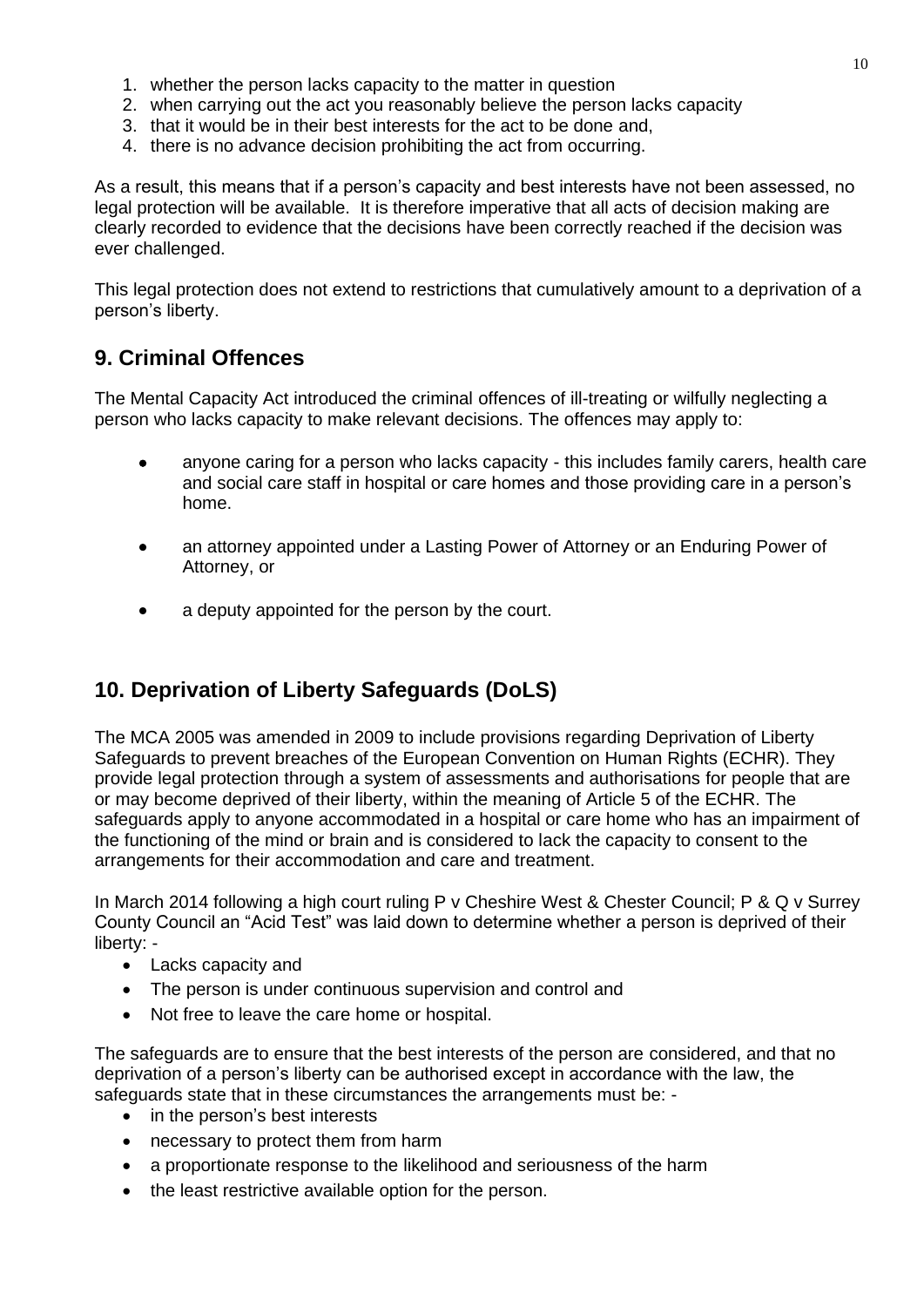As well as in hospitals or care homes deprivation of liberty can occur in living placements within the community for example in domestic settings. In these cases, an application to the Court of Protection would be required.

Further guidance on Deprivation of Liberty Safeguards can be found in the Hertfordshire DOLS policy.

# <span id="page-11-0"></span>**11. Lasting Powers of Attorney**

People over the age of 18 with capacity can formally appoint one or more people as Lasting Powers of Attorney (LPAs) to look after their personal welfare, and/or their property and affairs. This allows individuals to plan ahead for a time when they may not have capacity to make certain decisions and provides the LPA with the power to make decisions as if they were the person.

The person making the LPA is known in legal terms as the donor, and the power they are giving to another person (the donee) is the Lasting Power of Attorney. The person appointed is then called an attorney. The LPA gives the attorney the authority to make decisions on the donor's behalf. Attorneys acting under an LPA have a legal duty to have regard to the guidance in the MCA Code of Practice and act in the individual's best interests. Evidence of LPA registration documentation should be seen, and a copy taken.

An LPA must be registered with the Office of the Public Guardian (OPG) before it can be used. An unregistered LPA does not give the attorney any legal powers to make a decision for the donor. The donor can register the LPA while they still have capacity, or the attorney can apply to register the LPA at any time. Staff can check the register if they are unsure about the validity of an LPA. Contact details for the OPG can be found on their website at [http://www.gov.uk/government/organisations/office-of-the-public-guardian.](http://www.gov.uk/government/organisations/office-of-the-public-guardian)

If a person has a LPA then an IMCA would generally not be appointed. The donee with LPA can only make decisions when the person lacks capacity. They must also make all decisions in accordance with the person's best interest.

Evidence MUST be given to show registration of LPA documentation. This should be checked by the person caring for the client. If this is not offered this should also be questioned.

Details of the application forms and supporting documents can be found at **[www.publicguardian.gov.uk](http://www.publicguardian.gov.uk/)**

# <span id="page-11-1"></span>**12. Certification of the LPA**

Staff may be approached by individuals they are working with to help support them in the process of completing the LPA form or to certify the form. Staff should explain that their contract of employment does not cover this and that those wanting support with the LPA process should seek advice from a solicitor or from the local Citizens Advice Bureau.

All deputies are supervised by the Office of the Public Guardian.

### <span id="page-11-2"></span>**13. Enduring Powers of Attorney**

Before the MCA came into force, Enduring Power of Attorneys relating to financial decisions could be made. Any EPAs made before 1st October 2007 remain valid however no new EPAs can be donated since the implementation of the MCA. Details of the law and policies covering EPAs can be found at the Office of the Public Guardian. **[www.publicguardian.gov.uk](http://www.publicguardian.gov.uk/)**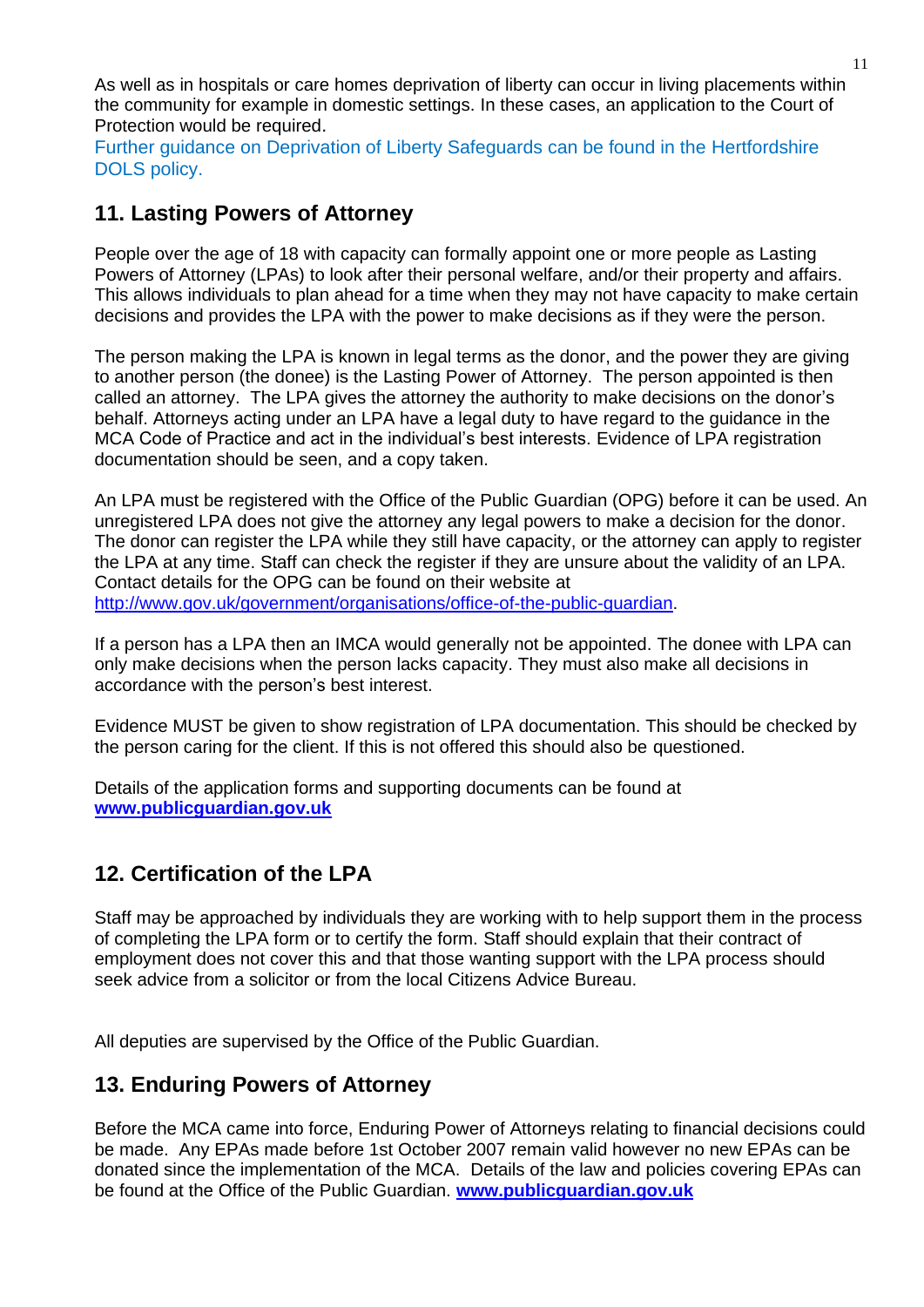# <span id="page-12-0"></span>**14. Role of the Court of Protection and court appointed deputies**

#### <span id="page-12-1"></span>**14.1 Court of Protection**

The Court of Protection has powers to:

- make declaration about whether or not a person has capacity to make a particular decision
- make decision on serious issues about health care and treatment
- make decisions about the property and financial affairs of a person who lacks capacity
- appoint deputies to have an ongoing authority to make decisions
- make decisions in relation to LPAs and EPAs.

#### <span id="page-12-2"></span>**14.2 Court appointed deputies**

Deputies can be appointed by the Court of Protection for property and affairs and / or personal welfare decisions when a person lacks capacity to make the decisions for themselves. Deputies must have regard to the MCA Code of Practice and act in the person's best interests. Anyone can be appointed as a deputy provided that they are suitable and willing to be appointed. Where a person already lacks capacity but requires a decision maker, an application can be made to the Court of Protection to appoint a Deputy to make decisions.

### <span id="page-12-3"></span>**14.3 Court of Protection Visitors**

A Court of Protection Visitor provides independent advice and reports to the Court of Protection and the Office of Public Guardian. There are two types of visitors, General Visitors and Special Visitors. Special Visitors are registered medical practitioners with relevant expertise.

# <span id="page-12-4"></span>**15. Advance decision to refuse treatment**

An advance decision enables someone aged 18 and over and with capacity to clearly state the medical treatment they would want to refuse and the circumstances in which they would not want treatment. An Advance Decision is the ability to refuse treatment if you lose the ability to, or are not able to, communicate your choice yourself at the time the treatment is required.

The advance decision does not have to be in writing (although this is advisable) and the care provider should record on the person's record if they are aware of the existence of an advance decision and where this is kept. Practitioners should note that advance decisions in regard to life sustaining treatment and Do Not Attempt to Resuscitate are required to be in writing and witnessed.

An advance decision to refuse treatment must be **valid** and **applicable** to the current circumstances and decisions to be made. A valid advance decision should be treated the same as a decision made by someone with capacity. The decision must be followed.

If the advance decision refuses life-sustaining treatment, it must:

- be in writing
- be signed and witnessed, and
- State clearly that the decision should be applied even if life is at risk.

# <span id="page-12-5"></span>**16. Children and Young people**

Details of how the MCA applies to young people aged 16 -17 and the overlap between the MCA and the Children Act 1989's legislation, can be found in the Code of Practice Chapter 12.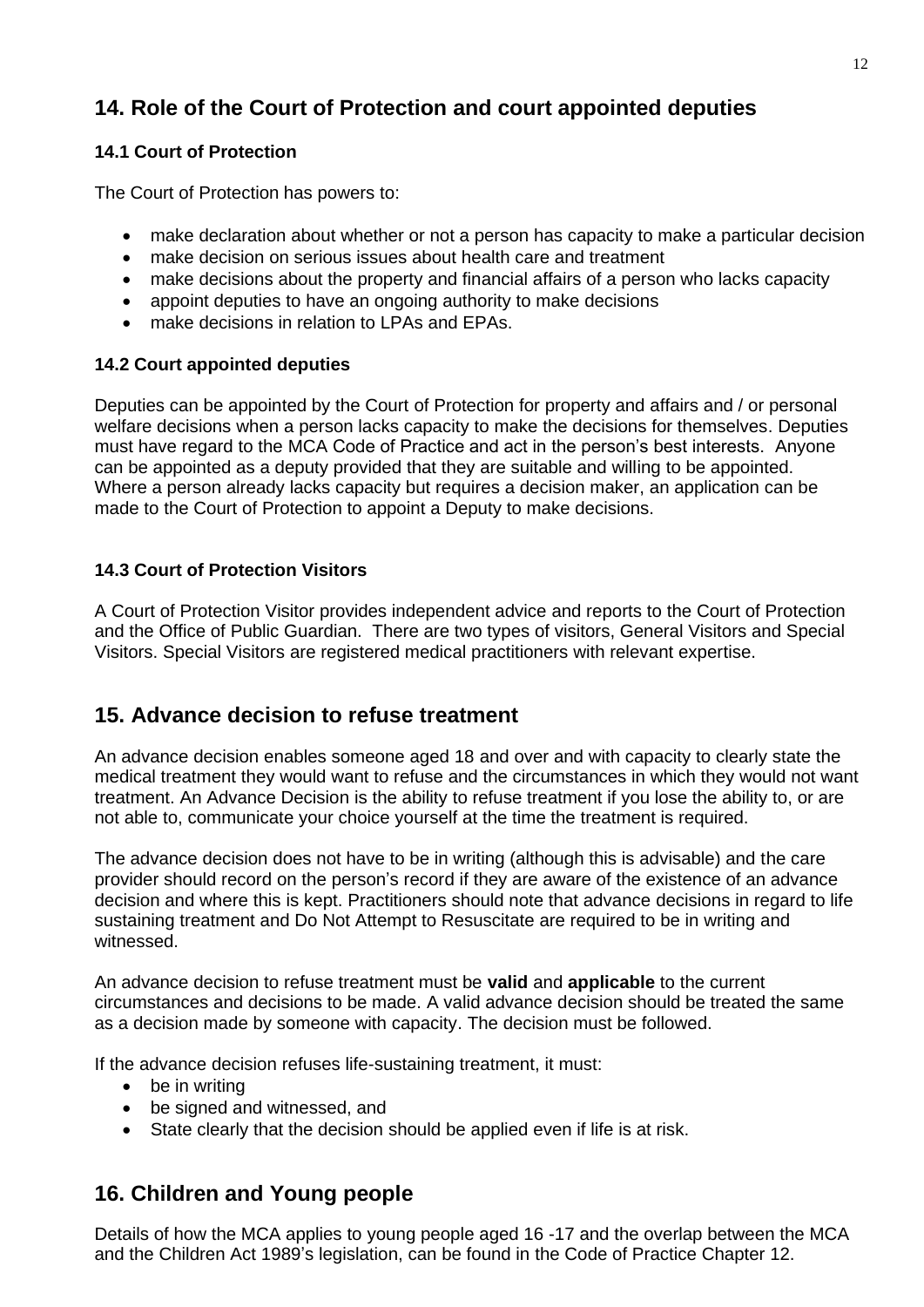#### **Young people aged 16–17 years**

Most of the MCA applies to young people aged 16–17 years, who may lack capacity within Section 2(1) \* to make specific decisions but there are three exceptions: -

- 1) Only people aged 18 and over can make a Lasting Power of Attorney
- 2) Only people aged 18 and over can make an advance decision to refuse medical treatment.
- 3) The Court of Protection may only make a statutory will for a person aged 18 and over.

Decisions about a young person's capacity or best interests should be made in the same way as with adults.

# <span id="page-13-0"></span>**17. Relationship between the MCA and the Mental Health Act (MHA)**

Details of the interface between the MHA and the MCA can be found in Chapter 13 of the Mental Health Act 1983 Code of Practice update 2015.

In essence the MCA is designed to protect and assist people who lack the necessary capacity to make decisions about their care and treatment. In contrast, the MHA is used to protect people who require treatment for serious mental disorders and are deemed to be of a sufficient risk to themselves or others.

It can sometimes be difficult to determine which piece of legislation is the most appropriate to use and so a sound understanding and application of the principles and provisions of the Mental Health Act (MHA), Mental Capacity Act (MCA) and the Deprivation of Liberty Safeguards (DoLS) and of the common law relating to consent, is essential to enable decision-makers to fulfil their legal responsibilities and to safeguard their patients' rights under the European Convention on Human Rights (ECHR).

### <span id="page-13-1"></span>**18. Settling disputes and disagreements**

It is important that disagreements are settled before they become serious disputes. Emphasis should be on early resolution, to try and prevent the need for referral to the Court of Protection.

Professionals should involve their line manager at an early stage. Legal advice may need to be sought. People being cared for and their families may make use of the appropriate health trust or social care complaints policy. The Code of Practice offers some practical advice, see Chapter 15.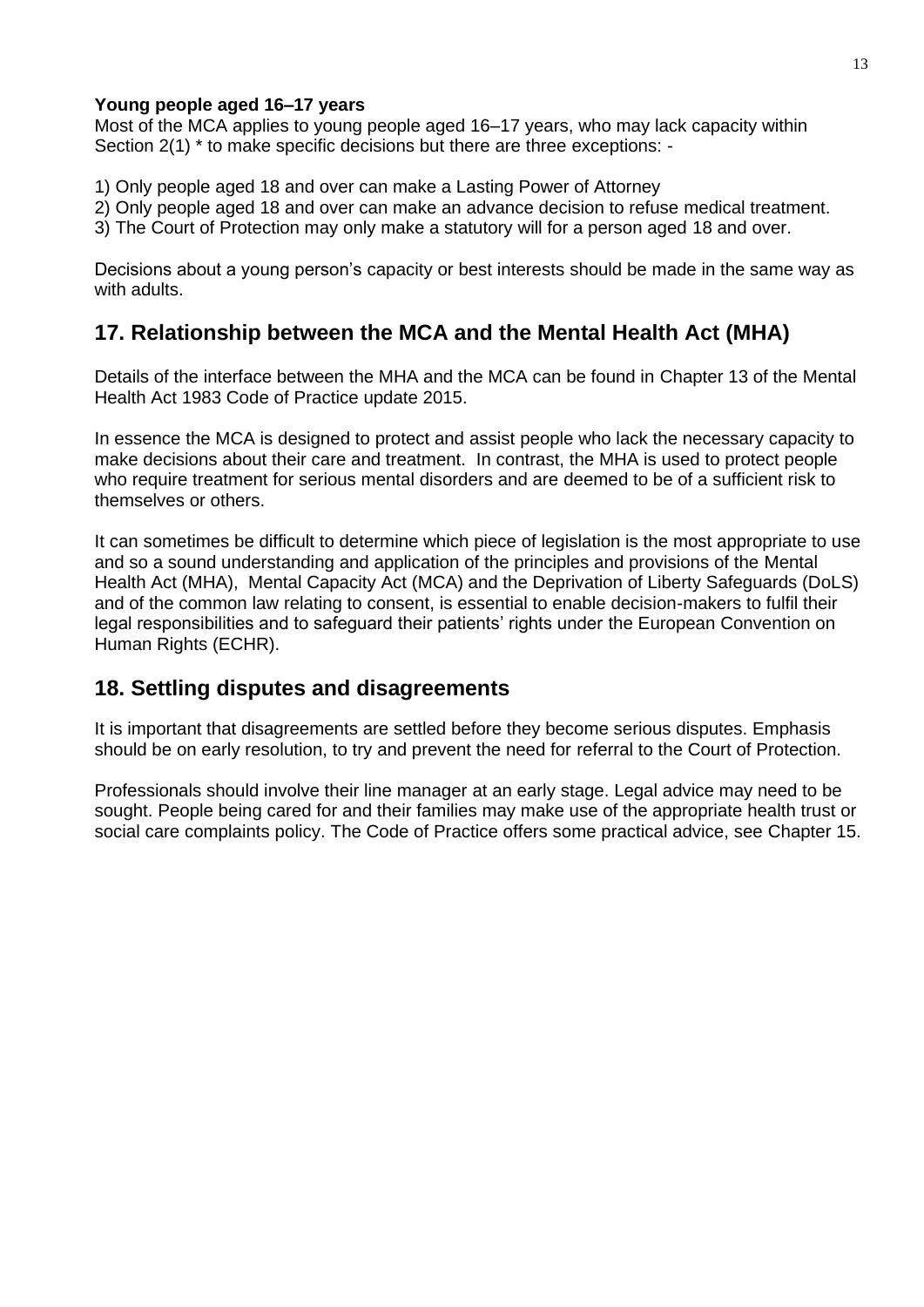#### <span id="page-14-0"></span>**References**

Mental Capacity Code of Practice: <https://www.gov.uk/government/publications/mental-capacity-act-code-of-practice>

#### **Sources of further information**

Booklets available from the Office of the Public Guardian:<br>Booklet 1 Making decisions about your health, welfare Making decisions about your health, welfare or finance. Booklet 2 Making decisions. A guide for family, friends and other unpaid carers. Booklet 3 Making Decisions. A guide for people who work in health and social care.<br>Booklet 4 Making decisions. A guide for advice workers. Making decisions. A guide for advice workers. Booklet 5 Making decisions. An easy read guide. All of the above can be found at:**[http://www.justice.gov.uk/protecting-the](http://www.justice.gov.uk/protecting-the-vulnerable/mental-capacity-act)[vulnerable/mental-capacity-act](http://www.justice.gov.uk/protecting-the-vulnerable/mental-capacity-act)**

#### <span id="page-14-1"></span>**Information on existing tests of capacity e.g., to make a will or get married can be found in;**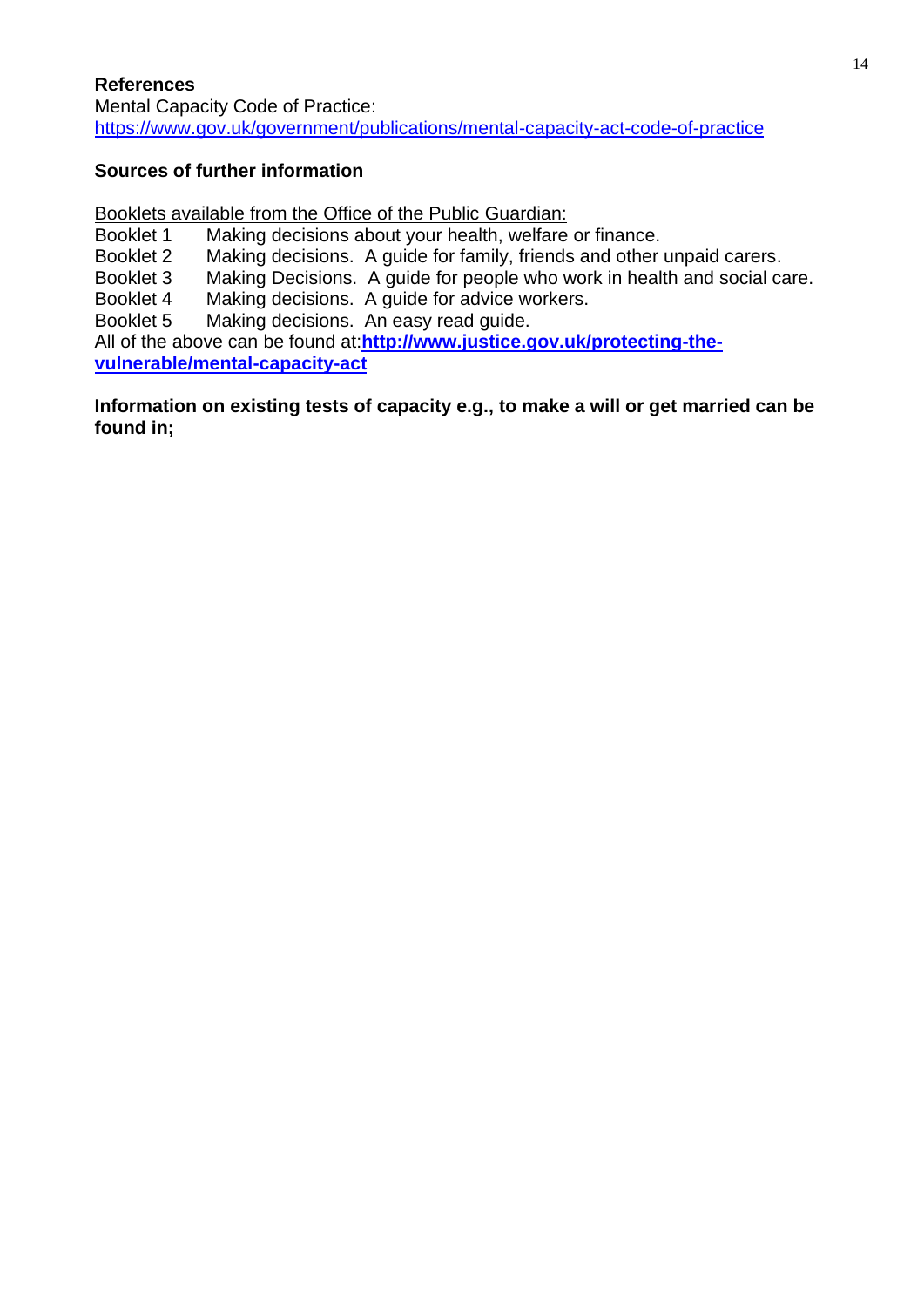# Hertfordshire Multiagency Mental Capacity Assessment Form

#### **A record of mental capacity assessment (for persons aged 16 years and over)**

#### **Based on the Mental Capacity Act (2005)**

A person must be assumed to have capacity unless it is established that they lack capacity to make a particular **decision at the point in time the decision needs to bemade. A person's capacity must not be judged simply on the basis of the age, appearance, condition or an aspect of their behaviour. It is important to take all possible steps to try to help the person to make the decision themselves and to give information or explanations in terms they can understand. A person can lack capacity if they have an impairment/disturbance affecting the mind or brain and that impairment/disturbance means that the person is unable to make a decision at the appropriate time. Capacity can vary over time and depending on the decision, so capacity should be reassessed appropriately. A decision may seem unwise does not mean that the person does not have capacity to make it.**

| <b>Name of Relevant</b>                                                                                           |                                                                                                         |                             | Name of person carrying |                         |                                                    |
|-------------------------------------------------------------------------------------------------------------------|---------------------------------------------------------------------------------------------------------|-----------------------------|-------------------------|-------------------------|----------------------------------------------------|
| Person                                                                                                            |                                                                                                         |                             |                         | out the mental capacity |                                                    |
|                                                                                                                   |                                                                                                         |                             | assessment (Print name) |                         |                                                    |
| Date of birth                                                                                                     |                                                                                                         |                             | Job title of assessor   |                         |                                                    |
| <b>Unique</b>                                                                                                     |                                                                                                         |                             | Date assessment started |                         |                                                    |
| identifying                                                                                                       |                                                                                                         |                             |                         |                         |                                                    |
| <b>Address</b>                                                                                                    |                                                                                                         |                             | Role                    |                         |                                                    |
|                                                                                                                   |                                                                                                         |                             |                         |                         |                                                    |
| Or use patient ID<br>sticker                                                                                      |                                                                                                         |                             |                         |                         |                                                    |
|                                                                                                                   |                                                                                                         |                             |                         |                         |                                                    |
| As decision maker you are assessing the person's mental capacity to make this particular decision at this         |                                                                                                         |                             |                         |                         |                                                    |
| particular time. If there is more than one decision to be made, they must be assessed and recorded separately.    |                                                                                                         |                             |                         |                         |                                                    |
| Clearly state the decision to be made:                                                                            |                                                                                                         |                             |                         |                         |                                                    |
|                                                                                                                   |                                                                                                         |                             |                         |                         |                                                    |
| Do you need to involve anyone to help you to communicate with the person? Do you need anyone else to              |                                                                                                         |                             |                         |                         |                                                    |
| provide information or give their opinion? Please give the name and status of anyone who assisted with            |                                                                                                         |                             |                         |                         |                                                    |
|                                                                                                                   |                                                                                                         |                             |                         |                         |                                                    |
|                                                                                                                   | this assessment (Please include Independent Mental Capacity Advocate (IMCA) details if one is involved) |                             |                         |                         |                                                    |
| <b>Name</b>                                                                                                       | <b>Status</b>                                                                                           |                             |                         | <b>Contact Details</b>  |                                                    |
|                                                                                                                   |                                                                                                         |                             |                         |                         |                                                    |
|                                                                                                                   |                                                                                                         |                             |                         |                         |                                                    |
|                                                                                                                   |                                                                                                         |                             |                         |                         |                                                    |
| STAGE 1 - DETERMINING IMPAIRMENT OR DISTURBANCE OF THE MIND OR BRAIN                                              |                                                                                                         |                             |                         |                         |                                                    |
| The MCA requires assessors to have "reasonable belief" that a person lacks capacity in relation to a decision. If |                                                                                                         |                             |                         |                         |                                                    |
| there is an established diagnosis of mental illness, learning disability, or some other condition then it is      |                                                                                                         |                             |                         |                         |                                                    |
| sufficient to confirm an "impairment or disturbance of the mind or brain".                                        |                                                                                                         |                             |                         |                         |                                                    |
| 1. Is there an impairment of, or                                                                                  |                                                                                                         | <b>Response</b>             | <b>Evidence</b>         |                         |                                                    |
| disturbance in the functioning of the                                                                             | <b>Yes</b>                                                                                              | <b>No</b>                   |                         |                         | If Yes record symptoms, behaviour and any relevant |
| persons mind or brain? (e.g. symptoms of                                                                          |                                                                                                         |                             | information             |                         |                                                    |
| alcohol or drug use, delirium, concussion                                                                         |                                                                                                         |                             |                         |                         |                                                    |
| following head injury, conditions associated with                                                                 |                                                                                                         | $\mathcal{L}_{\mathcal{A}}$ |                         |                         |                                                    |
| some forms of mental illness, dementia,<br>significant learning disability, long term effects of                  |                                                                                                         |                             |                         |                         |                                                    |
| brain damage, confusion, drowsiness or loss of                                                                    |                                                                                                         |                             |                         |                         |                                                    |
| consciousness due to a physical or medical                                                                        |                                                                                                         |                             |                         |                         |                                                    |
| condition)                                                                                                        |                                                                                                         |                             |                         |                         |                                                    |
| If you have answered Yes to Question 1, PROCEED TO STAGE 2                                                        |                                                                                                         |                             |                         |                         |                                                    |
| If you have answered NO to Question 1, there is no such impairment or disturbance and thus THE PERSON             |                                                                                                         |                             |                         |                         |                                                    |
| DOES NOT LACK CAPACITY within the meaning of the Mental Capacity Act 2005                                         |                                                                                                         |                             |                         |                         |                                                    |
| Sign/date form, record the outcome within the person's case records DO NOT PROCEED ANYFURTHER.                    |                                                                                                         |                             |                         |                         |                                                    |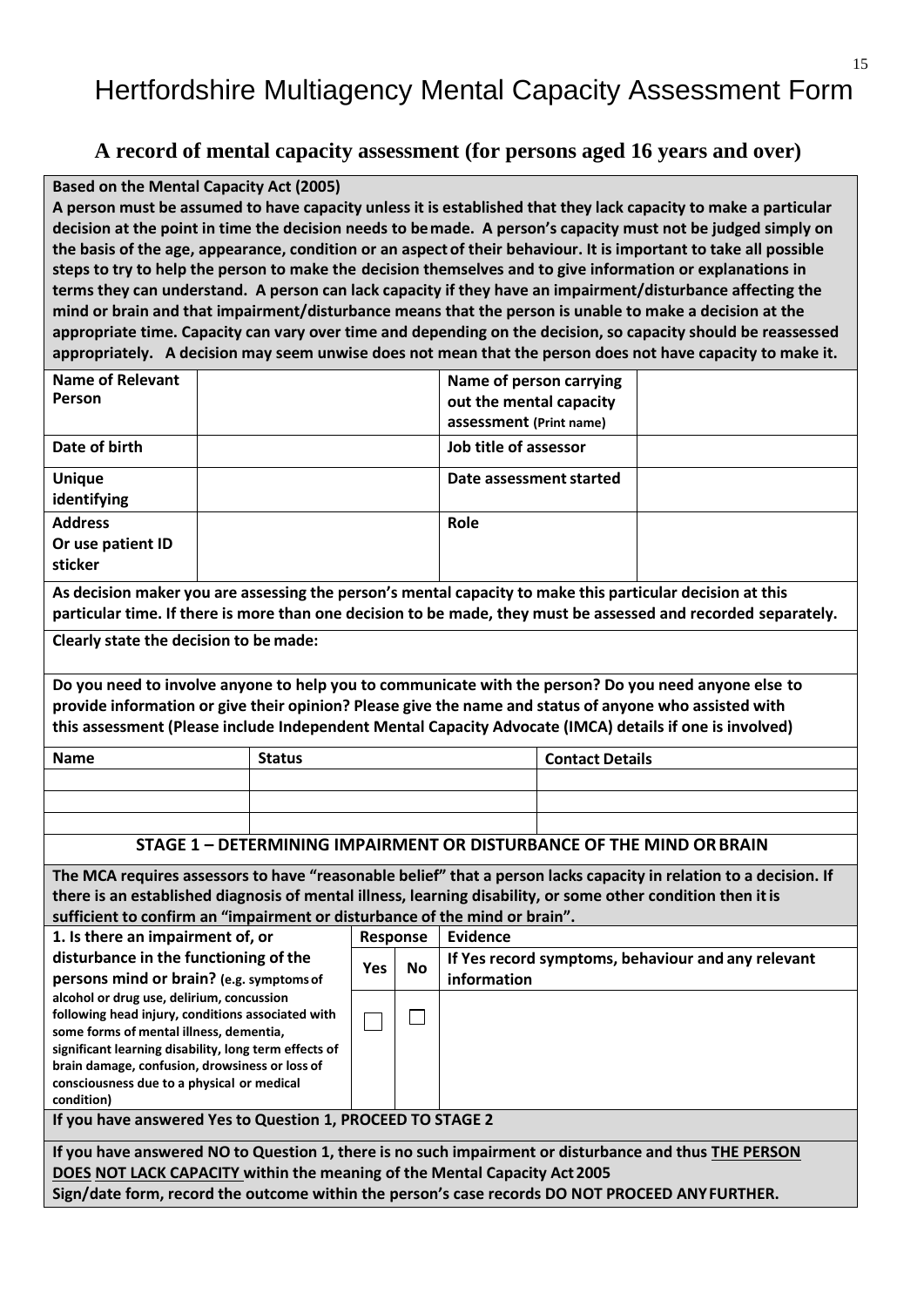| <b>STAGE 2 - ASSESSMENT</b><br>16                                                                                                     |     |           |  |                                                                   |  |
|---------------------------------------------------------------------------------------------------------------------------------------|-----|-----------|--|-------------------------------------------------------------------|--|
| Having determined impairment or disturbance (Stage 1), you now need to complete your assessment and form                              |     |           |  |                                                                   |  |
| your opinion as to whether the impairment or disturbance means that the person is unable to make the decision                         |     |           |  |                                                                   |  |
| at the time the decision needs to be made? Every effort must be made to provide the relevant information in a way                     |     |           |  |                                                                   |  |
| that is most appropriate to help the person understand it.                                                                            |     |           |  |                                                                   |  |
| Describe the practical actions and steps you have taken to assist the person to make this specific decision.                          |     |           |  |                                                                   |  |
| Have you provided any aids to assist the person to understand (for example easy read leaflets, large print, enabled the               |     |           |  |                                                                   |  |
| person to be at ease, consider the location and timing; relevance of information communicated; the communication method used; and the |     |           |  |                                                                   |  |
| involvement of others?)<br>1. Is the person able to understand                                                                        |     | Response  |  | You must provide evidence of the steps you have taken and how you |  |
| the information relevant to the                                                                                                       | Yes | <b>No</b> |  | came to your opinion                                              |  |
| decision to be made? Do they                                                                                                          |     |           |  |                                                                   |  |
| understand the nature of the decision? The                                                                                            |     |           |  |                                                                   |  |
| reason why the decision is needed? The likely                                                                                         |     |           |  |                                                                   |  |
| effects of deciding one way or another, or<br>making no decision at all?                                                              |     |           |  |                                                                   |  |
| 2. Is the person able to retain the                                                                                                   |     |           |  |                                                                   |  |
| information for long enough to make                                                                                                   |     |           |  |                                                                   |  |
| an effective decision? People who can                                                                                                 |     |           |  |                                                                   |  |
| only retain information for a short while must                                                                                        |     |           |  |                                                                   |  |
| not be automatically assumed to lack the                                                                                              |     |           |  |                                                                   |  |
| capacity to decide - it depends on what is<br>necessary for the decision in question.                                                 |     |           |  |                                                                   |  |
| Different methods may be needed to help                                                                                               |     |           |  |                                                                   |  |
| someone retain information e.g., written                                                                                              |     |           |  |                                                                   |  |
| information                                                                                                                           |     |           |  |                                                                   |  |
| 3. Is the person able to use or weigh                                                                                                 |     |           |  |                                                                   |  |
| up the information as part of the                                                                                                     |     |           |  |                                                                   |  |
| decision-making process? Sometimes<br>people can understand information however                                                       |     |           |  |                                                                   |  |
| they should be able to understand the                                                                                                 |     |           |  |                                                                   |  |
| advantages and disadvantages of the decision to                                                                                       |     |           |  |                                                                   |  |
| be made.                                                                                                                              |     |           |  |                                                                   |  |
| 4. Is the person able to communicate<br>their decision? All steps must be taken to                                                    |     |           |  |                                                                   |  |
| aid communication. Communication does not                                                                                             |     |           |  |                                                                   |  |
| need to be verbal.                                                                                                                    |     |           |  |                                                                   |  |
| If the person was found to have capacity, state their decision (in their own words)                                                   |     |           |  |                                                                   |  |
| If you have answered Yes to Q1to Q4, the person is considered, on the balance of probability, to HAVE the mental capacity to          |     |           |  |                                                                   |  |
| make this particular decision at this point in time.                                                                                  |     |           |  |                                                                   |  |
| Sign/date this form and record the outcome within the person's case records.                                                          |     |           |  |                                                                   |  |
| DO NOT PROCEED TO MAKE A BEST INTERESTS DECISION                                                                                      |     |           |  |                                                                   |  |
| If you have answered NO to any of the questions, proceed to Q5<br>Please provide details of the outcome of your assessment            |     |           |  |                                                                   |  |
| 5. Overall, do you consider on the<br>balance of probability, that there is                                                           |     |           |  |                                                                   |  |
| sufficient evidence to indicate that                                                                                                  |     |           |  |                                                                   |  |
| the person lacks the capacity to make                                                                                                 |     |           |  |                                                                   |  |
| this particular decision at this point in                                                                                             |     |           |  |                                                                   |  |
| time? You should now proceed to                                                                                                       |     |           |  |                                                                   |  |
| make a Best Interests Decision.                                                                                                       |     |           |  |                                                                   |  |
| <b>Signature</b>                                                                                                                      |     |           |  | Date of<br>assessment                                             |  |
| Date for review of                                                                                                                    |     |           |  |                                                                   |  |
| <b>Mental Capacity for this</b>                                                                                                       |     |           |  |                                                                   |  |
| decision if required.                                                                                                                 |     |           |  |                                                                   |  |
|                                                                                                                                       |     |           |  |                                                                   |  |
|                                                                                                                                       |     |           |  |                                                                   |  |
|                                                                                                                                       |     |           |  |                                                                   |  |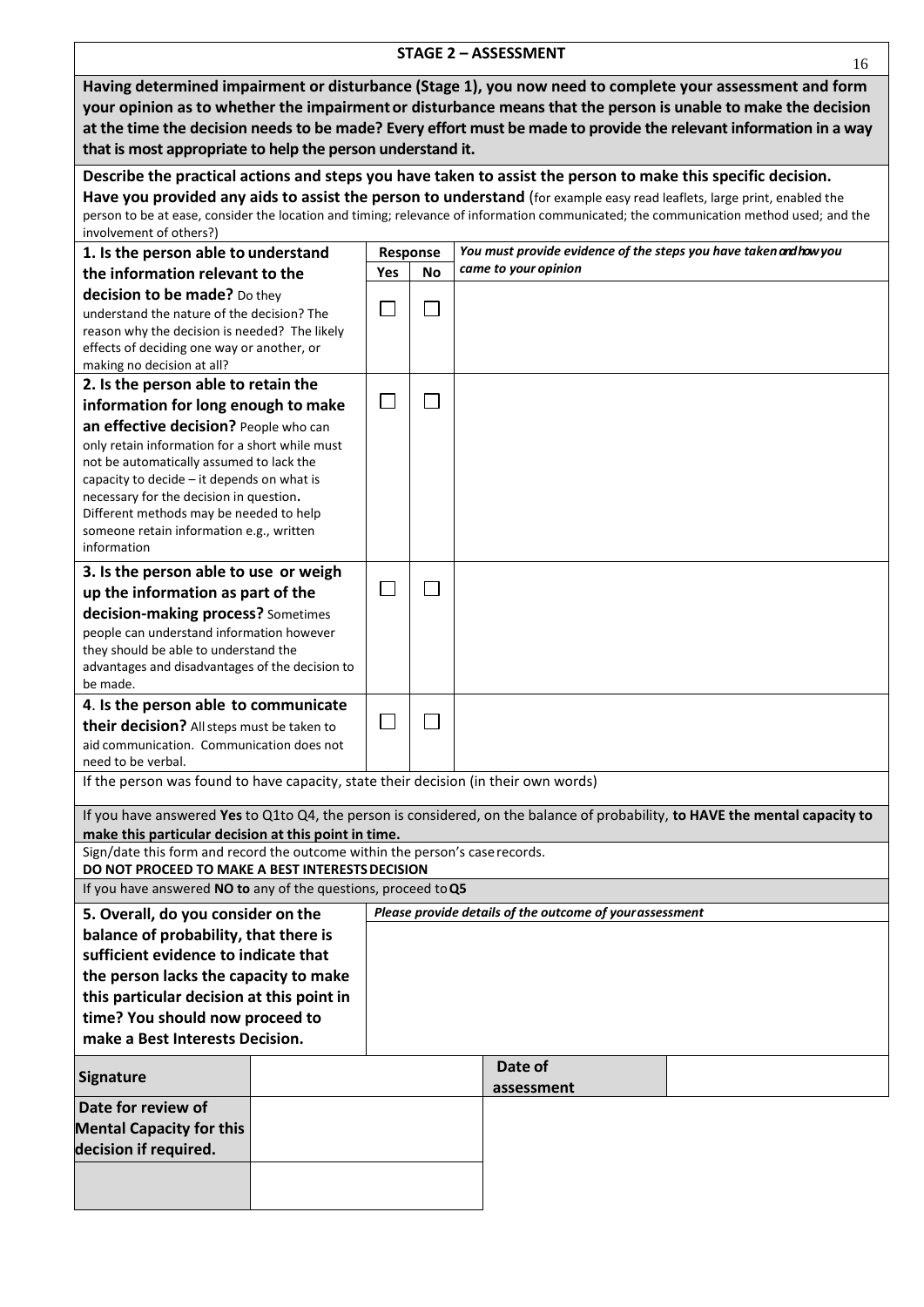# **Best Interests Decision**

**Describe the decision to be made:**

| 1. Has the person made an Advance Decision that may be valid and<br>Yes*<br>No <sub>1</sub><br>Not known<br>applicable to some or all of the treatment?<br>If you are unsure<br>*If Yes, is it valid and applicable to this decision?<br>please seek advice<br><b>No</b><br><b>Yes</b><br>2. Does the person have appointed an attorney under a Lasting<br><b>Power of Attorneyfor:</b><br>Not known<br>No<br>Yes<br>a) Health and welfare decisions?<br>No <sub>1</sub><br><b>Yes</b><br>Not known<br>b) Property and finances decisions?<br>Is there a court appointed deputy?<br>Not known<br>Yes*<br>No <sub>1</sub><br>* If yes you will need to consult with the LPA/deputy as they may be the decision maker<br>and take a copy for your records.<br>Yes*<br>No <sub>1</sub><br>3. Does the person have someone who is willing and able to<br>support them? *If Yes, please state<br>a) Name:<br>b) Relationship:<br>4. Has the person been referred to an IMCA?<br>$Yes*    No $<br>If no one is able or willing to support the person DO NOT PROCEED WITHOUT INSTRUCTING AN<br><b>IMCA</b> (refer to IMCA guidance)<br>*If Yes What are the reasons for referral? (Please tick all that apply)<br>Unbefriended and<br>• Serious medical treatment<br>• Change of accommodation<br>• Care Review<br>• Safeguarding Adults procedures<br>• Other - please explain<br>Date referred<br>Is any information available from the IMCA? Yes* $\vert$ No $\vert$<br>*If yes, what is the information - please detail<br>5. What practical steps have been made to ensure that the person is helped to participate as fully as possible in<br>the decision making?<br>6. What are the person's past and present wishes in relation to this decision?<br>7. What are the person's beliefs and values that would be likely to influence this decision?<br>8. What other factors would they consider?<br>9. What are the views of significant others? State who was consulted and their relationship to the person<br><b>Best Interests Decision Summary</b><br>10. What is the decision that has been made in the person's best interests (e.g., evidence using a balance sheet approach to<br>consider and evidence the benefits and risks of each available option)?<br>11. Record the reasons why this decision is in the person's best interests:<br>12. Document how this is the least restrictive option? | Describe the decision to be made: |  |  |  |  |  |
|--------------------------------------------------------------------------------------------------------------------------------------------------------------------------------------------------------------------------------------------------------------------------------------------------------------------------------------------------------------------------------------------------------------------------------------------------------------------------------------------------------------------------------------------------------------------------------------------------------------------------------------------------------------------------------------------------------------------------------------------------------------------------------------------------------------------------------------------------------------------------------------------------------------------------------------------------------------------------------------------------------------------------------------------------------------------------------------------------------------------------------------------------------------------------------------------------------------------------------------------------------------------------------------------------------------------------------------------------------------------------------------------------------------------------------------------------------------------------------------------------------------------------------------------------------------------------------------------------------------------------------------------------------------------------------------------------------------------------------------------------------------------------------------------------------------------------------------------------------------------------------------------------------------------------------------------------------------------------------------------------------------------------------------------------------------------------------------------------------------------------------------------------------------------------------------------------------------------------------------------------------------------------------------------------------------------------------------------------------------------------------------------------------------|-----------------------------------|--|--|--|--|--|
|                                                                                                                                                                                                                                                                                                                                                                                                                                                                                                                                                                                                                                                                                                                                                                                                                                                                                                                                                                                                                                                                                                                                                                                                                                                                                                                                                                                                                                                                                                                                                                                                                                                                                                                                                                                                                                                                                                                                                                                                                                                                                                                                                                                                                                                                                                                                                                                                              |                                   |  |  |  |  |  |
|                                                                                                                                                                                                                                                                                                                                                                                                                                                                                                                                                                                                                                                                                                                                                                                                                                                                                                                                                                                                                                                                                                                                                                                                                                                                                                                                                                                                                                                                                                                                                                                                                                                                                                                                                                                                                                                                                                                                                                                                                                                                                                                                                                                                                                                                                                                                                                                                              |                                   |  |  |  |  |  |
|                                                                                                                                                                                                                                                                                                                                                                                                                                                                                                                                                                                                                                                                                                                                                                                                                                                                                                                                                                                                                                                                                                                                                                                                                                                                                                                                                                                                                                                                                                                                                                                                                                                                                                                                                                                                                                                                                                                                                                                                                                                                                                                                                                                                                                                                                                                                                                                                              |                                   |  |  |  |  |  |
|                                                                                                                                                                                                                                                                                                                                                                                                                                                                                                                                                                                                                                                                                                                                                                                                                                                                                                                                                                                                                                                                                                                                                                                                                                                                                                                                                                                                                                                                                                                                                                                                                                                                                                                                                                                                                                                                                                                                                                                                                                                                                                                                                                                                                                                                                                                                                                                                              |                                   |  |  |  |  |  |
|                                                                                                                                                                                                                                                                                                                                                                                                                                                                                                                                                                                                                                                                                                                                                                                                                                                                                                                                                                                                                                                                                                                                                                                                                                                                                                                                                                                                                                                                                                                                                                                                                                                                                                                                                                                                                                                                                                                                                                                                                                                                                                                                                                                                                                                                                                                                                                                                              |                                   |  |  |  |  |  |
|                                                                                                                                                                                                                                                                                                                                                                                                                                                                                                                                                                                                                                                                                                                                                                                                                                                                                                                                                                                                                                                                                                                                                                                                                                                                                                                                                                                                                                                                                                                                                                                                                                                                                                                                                                                                                                                                                                                                                                                                                                                                                                                                                                                                                                                                                                                                                                                                              |                                   |  |  |  |  |  |
|                                                                                                                                                                                                                                                                                                                                                                                                                                                                                                                                                                                                                                                                                                                                                                                                                                                                                                                                                                                                                                                                                                                                                                                                                                                                                                                                                                                                                                                                                                                                                                                                                                                                                                                                                                                                                                                                                                                                                                                                                                                                                                                                                                                                                                                                                                                                                                                                              |                                   |  |  |  |  |  |
|                                                                                                                                                                                                                                                                                                                                                                                                                                                                                                                                                                                                                                                                                                                                                                                                                                                                                                                                                                                                                                                                                                                                                                                                                                                                                                                                                                                                                                                                                                                                                                                                                                                                                                                                                                                                                                                                                                                                                                                                                                                                                                                                                                                                                                                                                                                                                                                                              |                                   |  |  |  |  |  |
|                                                                                                                                                                                                                                                                                                                                                                                                                                                                                                                                                                                                                                                                                                                                                                                                                                                                                                                                                                                                                                                                                                                                                                                                                                                                                                                                                                                                                                                                                                                                                                                                                                                                                                                                                                                                                                                                                                                                                                                                                                                                                                                                                                                                                                                                                                                                                                                                              |                                   |  |  |  |  |  |
|                                                                                                                                                                                                                                                                                                                                                                                                                                                                                                                                                                                                                                                                                                                                                                                                                                                                                                                                                                                                                                                                                                                                                                                                                                                                                                                                                                                                                                                                                                                                                                                                                                                                                                                                                                                                                                                                                                                                                                                                                                                                                                                                                                                                                                                                                                                                                                                                              |                                   |  |  |  |  |  |
|                                                                                                                                                                                                                                                                                                                                                                                                                                                                                                                                                                                                                                                                                                                                                                                                                                                                                                                                                                                                                                                                                                                                                                                                                                                                                                                                                                                                                                                                                                                                                                                                                                                                                                                                                                                                                                                                                                                                                                                                                                                                                                                                                                                                                                                                                                                                                                                                              |                                   |  |  |  |  |  |
|                                                                                                                                                                                                                                                                                                                                                                                                                                                                                                                                                                                                                                                                                                                                                                                                                                                                                                                                                                                                                                                                                                                                                                                                                                                                                                                                                                                                                                                                                                                                                                                                                                                                                                                                                                                                                                                                                                                                                                                                                                                                                                                                                                                                                                                                                                                                                                                                              |                                   |  |  |  |  |  |
|                                                                                                                                                                                                                                                                                                                                                                                                                                                                                                                                                                                                                                                                                                                                                                                                                                                                                                                                                                                                                                                                                                                                                                                                                                                                                                                                                                                                                                                                                                                                                                                                                                                                                                                                                                                                                                                                                                                                                                                                                                                                                                                                                                                                                                                                                                                                                                                                              |                                   |  |  |  |  |  |
|                                                                                                                                                                                                                                                                                                                                                                                                                                                                                                                                                                                                                                                                                                                                                                                                                                                                                                                                                                                                                                                                                                                                                                                                                                                                                                                                                                                                                                                                                                                                                                                                                                                                                                                                                                                                                                                                                                                                                                                                                                                                                                                                                                                                                                                                                                                                                                                                              |                                   |  |  |  |  |  |
|                                                                                                                                                                                                                                                                                                                                                                                                                                                                                                                                                                                                                                                                                                                                                                                                                                                                                                                                                                                                                                                                                                                                                                                                                                                                                                                                                                                                                                                                                                                                                                                                                                                                                                                                                                                                                                                                                                                                                                                                                                                                                                                                                                                                                                                                                                                                                                                                              |                                   |  |  |  |  |  |
|                                                                                                                                                                                                                                                                                                                                                                                                                                                                                                                                                                                                                                                                                                                                                                                                                                                                                                                                                                                                                                                                                                                                                                                                                                                                                                                                                                                                                                                                                                                                                                                                                                                                                                                                                                                                                                                                                                                                                                                                                                                                                                                                                                                                                                                                                                                                                                                                              |                                   |  |  |  |  |  |
|                                                                                                                                                                                                                                                                                                                                                                                                                                                                                                                                                                                                                                                                                                                                                                                                                                                                                                                                                                                                                                                                                                                                                                                                                                                                                                                                                                                                                                                                                                                                                                                                                                                                                                                                                                                                                                                                                                                                                                                                                                                                                                                                                                                                                                                                                                                                                                                                              |                                   |  |  |  |  |  |
|                                                                                                                                                                                                                                                                                                                                                                                                                                                                                                                                                                                                                                                                                                                                                                                                                                                                                                                                                                                                                                                                                                                                                                                                                                                                                                                                                                                                                                                                                                                                                                                                                                                                                                                                                                                                                                                                                                                                                                                                                                                                                                                                                                                                                                                                                                                                                                                                              |                                   |  |  |  |  |  |
|                                                                                                                                                                                                                                                                                                                                                                                                                                                                                                                                                                                                                                                                                                                                                                                                                                                                                                                                                                                                                                                                                                                                                                                                                                                                                                                                                                                                                                                                                                                                                                                                                                                                                                                                                                                                                                                                                                                                                                                                                                                                                                                                                                                                                                                                                                                                                                                                              |                                   |  |  |  |  |  |
|                                                                                                                                                                                                                                                                                                                                                                                                                                                                                                                                                                                                                                                                                                                                                                                                                                                                                                                                                                                                                                                                                                                                                                                                                                                                                                                                                                                                                                                                                                                                                                                                                                                                                                                                                                                                                                                                                                                                                                                                                                                                                                                                                                                                                                                                                                                                                                                                              |                                   |  |  |  |  |  |
|                                                                                                                                                                                                                                                                                                                                                                                                                                                                                                                                                                                                                                                                                                                                                                                                                                                                                                                                                                                                                                                                                                                                                                                                                                                                                                                                                                                                                                                                                                                                                                                                                                                                                                                                                                                                                                                                                                                                                                                                                                                                                                                                                                                                                                                                                                                                                                                                              |                                   |  |  |  |  |  |

17